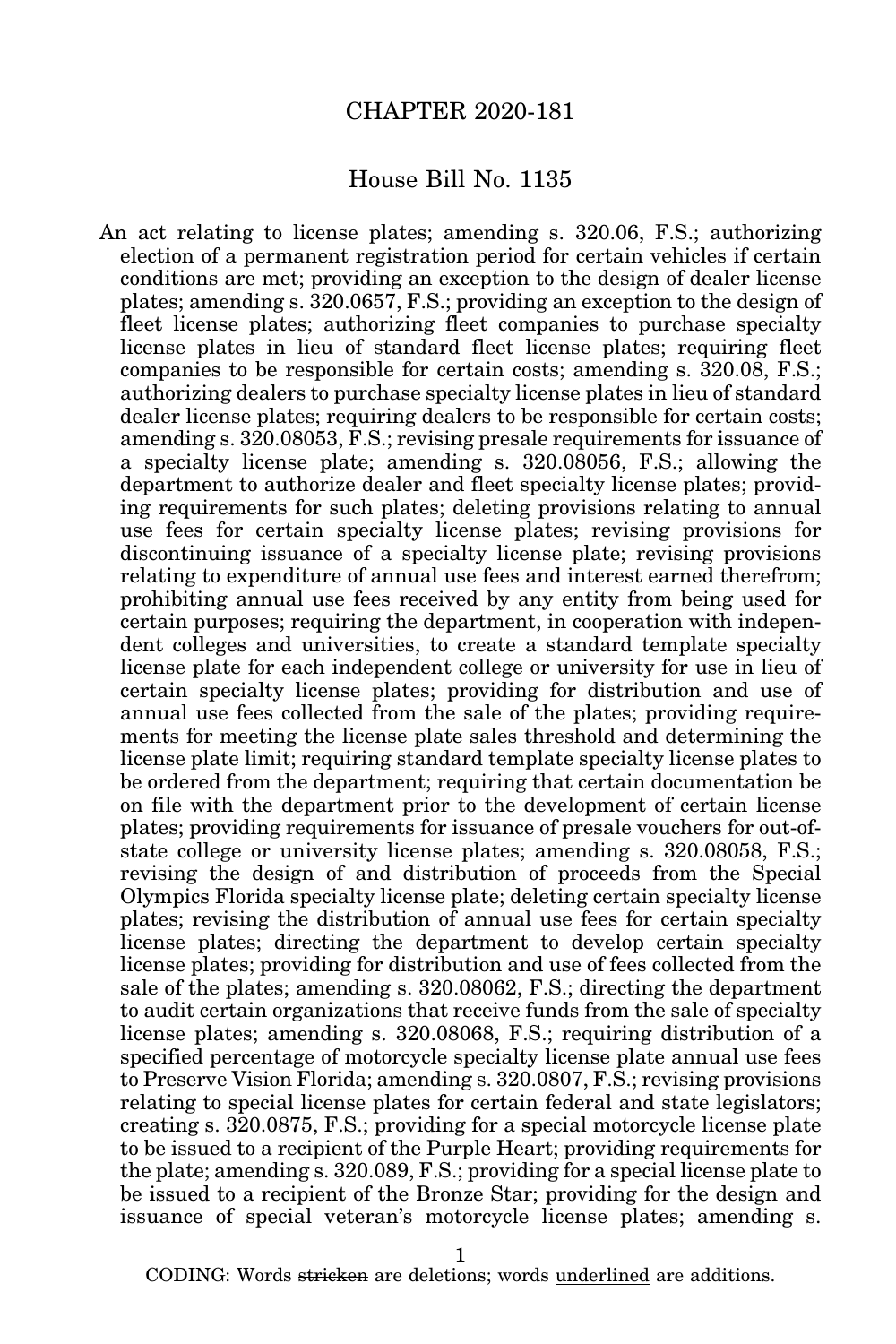320.0891, F.S.; revising eligibility requirements for the U.S. Paratroopers license plate; amending s. 320.0894, F.S.; revising requirements for eligibility for and issuance of the Gold Star license plate; providing contingent effective dates.

Be It Enacted by the Legislature of the State of Florida:

Section 1. Effective July 1, 2021, paragraphs (b) and (c) of subsection  $(1)$ of section 320.06, Florida Statutes, are amended to read:

320.06 Registration certificates, license plates, and validation stickers generally.—

(1)

(b)1. Registration license plates bearing a graphic symbol and the alphanumeric system of identification shall be issued for a 10-year period. At the end of the 10-year period, upon renewal, the plate shall be replaced. The department shall extend the scheduled license plate replacement date from a 6-year period to a 10-year period. The fee for such replacement is \$28, \$2.80 of which shall be paid each year before the plate is replaced, to be credited toward the next \$28 replacement fee. The fees shall be deposited into the Highway Safety Operating Trust Fund. A credit or refund may not be given for any prior years' payments of the prorated replacement fee if the plate is replaced or surrendered before the end of the 10-year period, except that a credit may be given if a registrant is required by the department to replace a license plate under s.  $320.08056(8)(a)$ . With each license plate, a validation sticker shall be issued showing the owner's birth month, license plate number, and the year of expiration or the appropriate renewal period if the owner is not a natural person. The validation sticker shall be placed on the upper right corner of the license plate. The license plate and validation sticker shall be issued based on the applicant's appropriate renewal period. The registration period is 12 months, the extended registration period is 24 months, and all expirations occur based on the applicant's appropriate registration period. Vehicles taxed pursuant to s.  $320.08(6)(a)$  may elect a permanent registration period, provided payment of the appropriate license taxes and fees occurs annually. A vehicle that has an apportioned registration shall be issued an annual license plate and a cab card that denote the declared gross vehicle weight for each apportioned jurisdiction in which the vehicle is authorized to operate.

2. In order to retain the efficient administration of the taxes and fees imposed by this chapter, the 80-cent fee increase in the replacement fee imposed by chapter 2009-71, Laws of Florida, is negated as provided in s. 320.0804.

(c) Registration license plates equipped with validation stickers subject to the registration period are valid for not more than 12 months and expire at midnight on the last day of the registration period. A registration license plate equipped with a validation sticker subject to the extended registration

2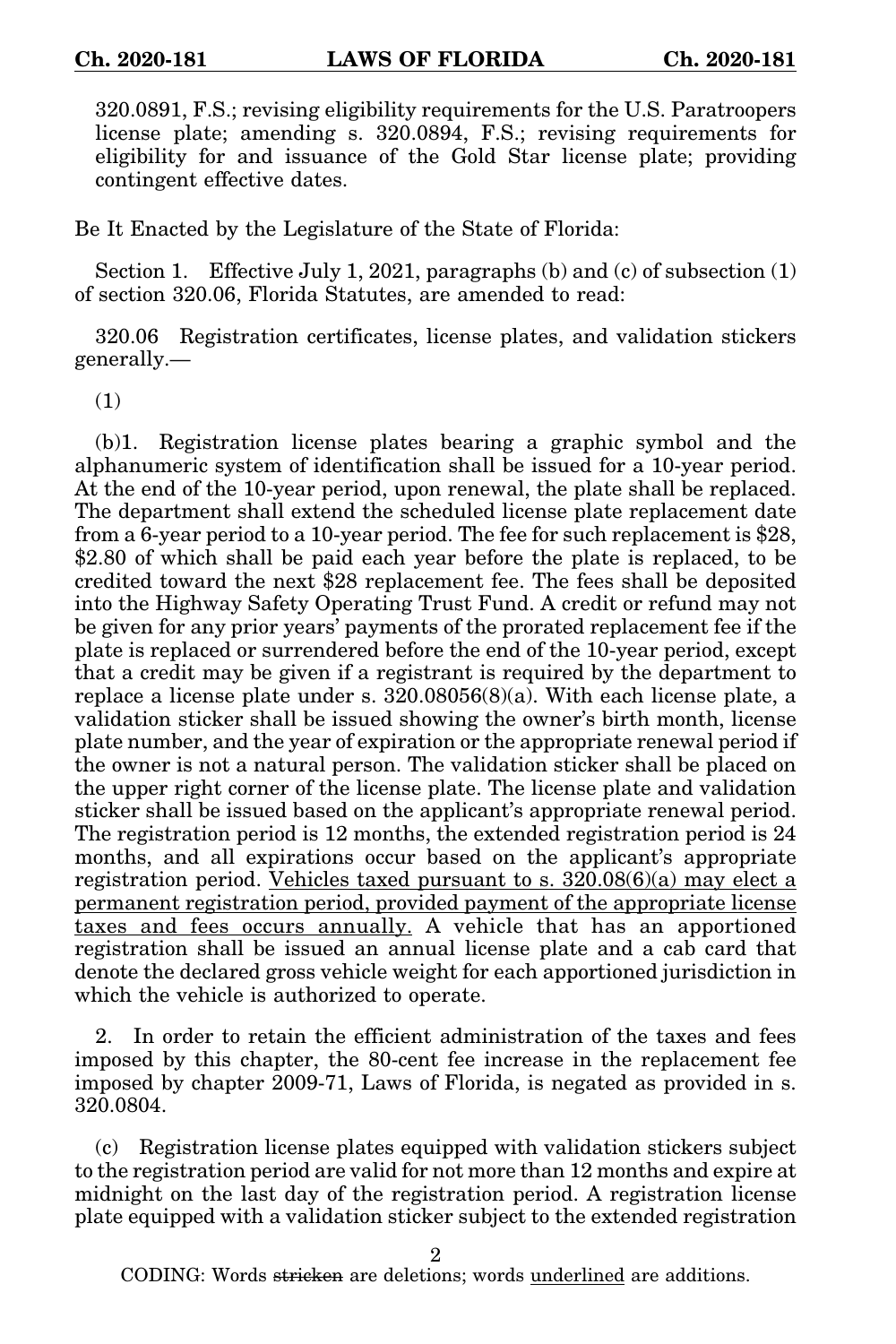period is valid for not more than 24 months and expires at midnight on the last day of the extended registration period. A registration license plate equipped with a validation sticker subject to a permanent registration period is permanently valid but shall become void if appropriate license taxes and fees are not paid annually. For each registration period after the one in which the metal registration license plate is issued, and until the license plate is required to be replaced, a validation sticker showing the month and year of expiration shall be issued upon payment of the proper license tax amount and fees and is valid for not more than 12 months. For each extended registration period occurring after the one in which the metal registration license plate is issued and until the license plate is required to be replaced, a validation sticker showing the year of expiration shall be issued upon payment of the proper license tax amount and fees and is valid for not more than 24 months. For each permanent registration period occurring after the one in which the metal registration license plate is issued and until the license plate is required to be replaced, a validation sticker showing a permanent registration period shall be issued upon payment of the proper license tax amount and fees and is permanently valid but shall become void if the proper license taxes and fees are not paid annually. When license plates equipped with validation stickers are issued in any month other than the owner's birth month or the designated registration period for any other motor vehicle, the effective date shall reflect the birth month or month and the year of renewal. However, when a license plate or validation sticker is issued for a period of less than 12 months, the applicant shall pay the appropriate amount of license tax and the applicable fee under s. 320.14 in addition to all other fees. Validation stickers issued for vehicles taxed under s.  $320.08(6)(a)$ , for any company that owns 250 vehicles or more, or for semitrailers taxed under the provisions of s.  $320.08(5)(a)$ , for any company that owns 50 vehicles or more, may be placed on any vehicle in the fleet so long as the vehicle receiving the validation sticker has the same owner's name and address as the vehicle to which the validation sticker was originally assigned.

Section 2. Paragraph (a) of subsection (3) of section 320.06, Florida Statutes, is amended to read:

320.06 Registration certificates, license plates, and validation stickers generally.—

(3)(a) Registration license plates must be made of metal specially treated with a retroreflection material, as specified by the department. The registration license plate is designed to increase nighttime visibility and legibility and must be at least 6 inches wide and not less than 12 inches in length, unless a plate with reduced dimensions is deemed necessary by the department to accommodate motorcycles, mopeds, or similar smaller vehicles. Validation stickers must also be treated with a retroreflection material, must be of such size as specified by the department, and must adhere to the license plate. The registration license plate must be imprinted with a combination of bold letters and numerals or numerals, not to exceed seven digits, to identify the registration license plate number. The license

3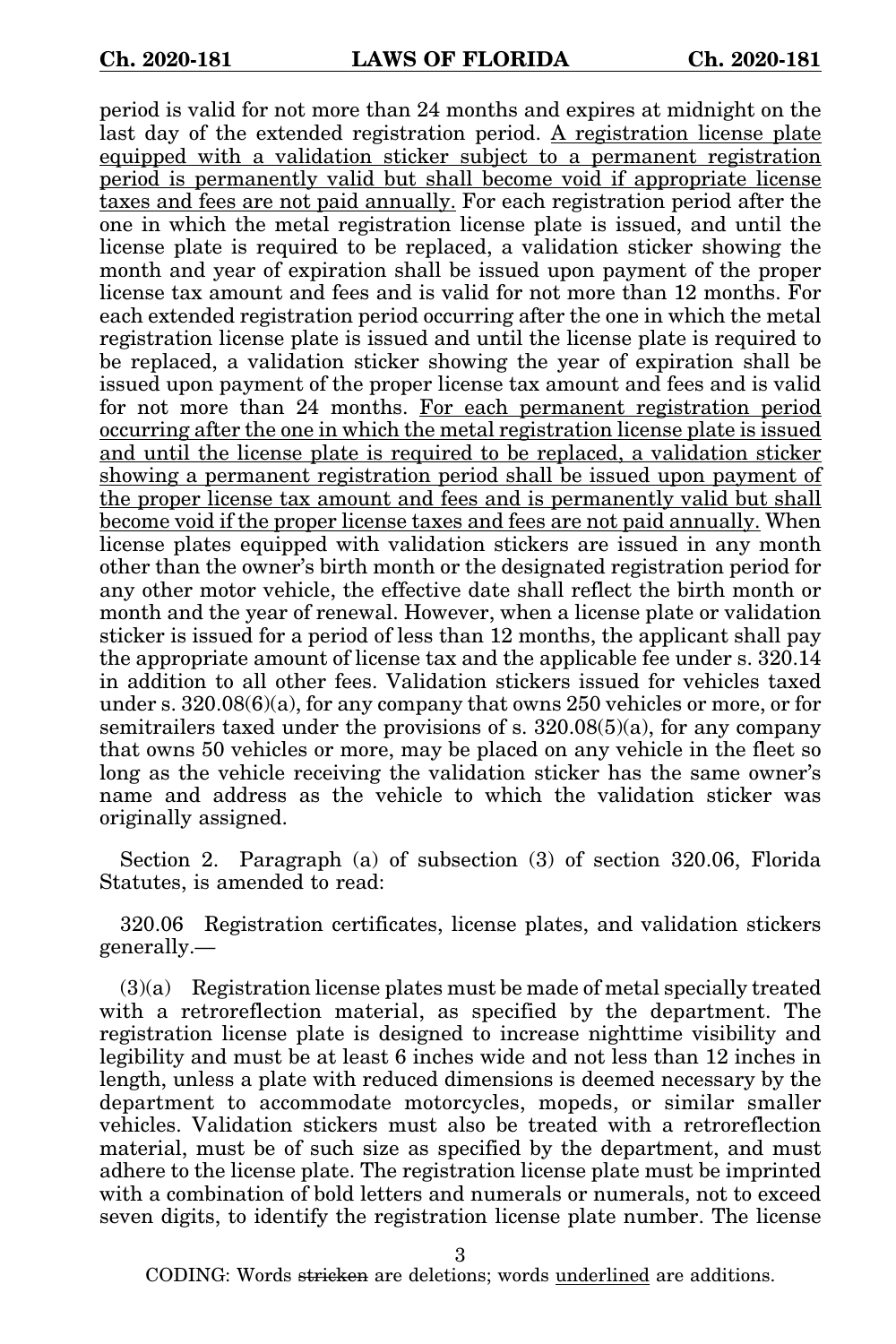plate must be imprinted with the word "Florida" at the top and the name of the county in which it is sold, the state motto, or the words "Sunshine State" at the bottom. Apportioned license plates must have the word "Apportioned" at the bottom and license plates issued for vehicles taxed under s.  $320.08(3)(d)$ ,  $(4)(m)$  or  $(n)$ ,  $(5)(b)$  or  $(c)$ , or  $(14)$  must have the word "Restricted" at the bottom. License plates issued for vehicles taxed under s. 320.08(12) must be imprinted with the word "Florida" at the top and the word "Dealer" at the bottom unless the license plate is a specialty license plate as authorized in s. 320.08056. Manufacturer license plates issued for vehicles taxed under s. 320.08(12) must be imprinted with the word "Florida" at the top and the word "Manufacturer" at the bottom. License plates issued for vehicles taxed under s. 320.08(5)(d) or (e) must be imprinted with the word "Wrecker" at the bottom. Any county may, upon majority vote of the county commission, elect to have the county name removed from the license plates sold in that county. The state motto or the words "Sunshine State" shall be printed in lieu thereof. A license plate issued for a vehicle taxed under s. 320.08(6) may not be assigned a registration license number, or be issued with any other distinctive character or designation, that distinguishes the motor vehicle as a for-hire motor vehicle.

Section 3. Paragraph (b) of subsection (2) of section 320.0657, Florida Statutes, is amended to read:

320.0657 Permanent registration; fleet license plates.—

(2)

(b) The plates, which shall be of a distinctive color, shall have the word "Fleet" appearing at the bottom and the word "Florida" appearing at the top unless the license plate is a specialty license plate as authorized in s. 320.08056. The plates shall conform in all respects to the provisions of this chapter, except as specified herein. For additional fees as set forth in s. 320.08056, fleet companies may purchase specialty license plates in lieu of the standard fleet license plates. Fleet companies shall be responsible for all costs associated with the specialty license plate, including all annual use fees, processing fees, fees associated with switching license plate types, and any other applicable fees.

Section 4. Subsection (12) of section 320.08, Florida Statutes, is amended to read:

320.08 License taxes.—Except as otherwise provided herein, there are hereby levied and imposed annual license taxes for the operation of motor vehicles, mopeds, motorized bicycles as defined in s. 316.003(4), tri-vehicles as defined in s. 316.003, and mobile homes as defined in s. 320.01, which shall be paid to and collected by the department or its agent upon the registration or renewal of registration of the following:

(12) DEALER AND MANUFACTURER LICENSE PLATES.—A franchised motor vehicle dealer, independent motor vehicle dealer, marine boat

4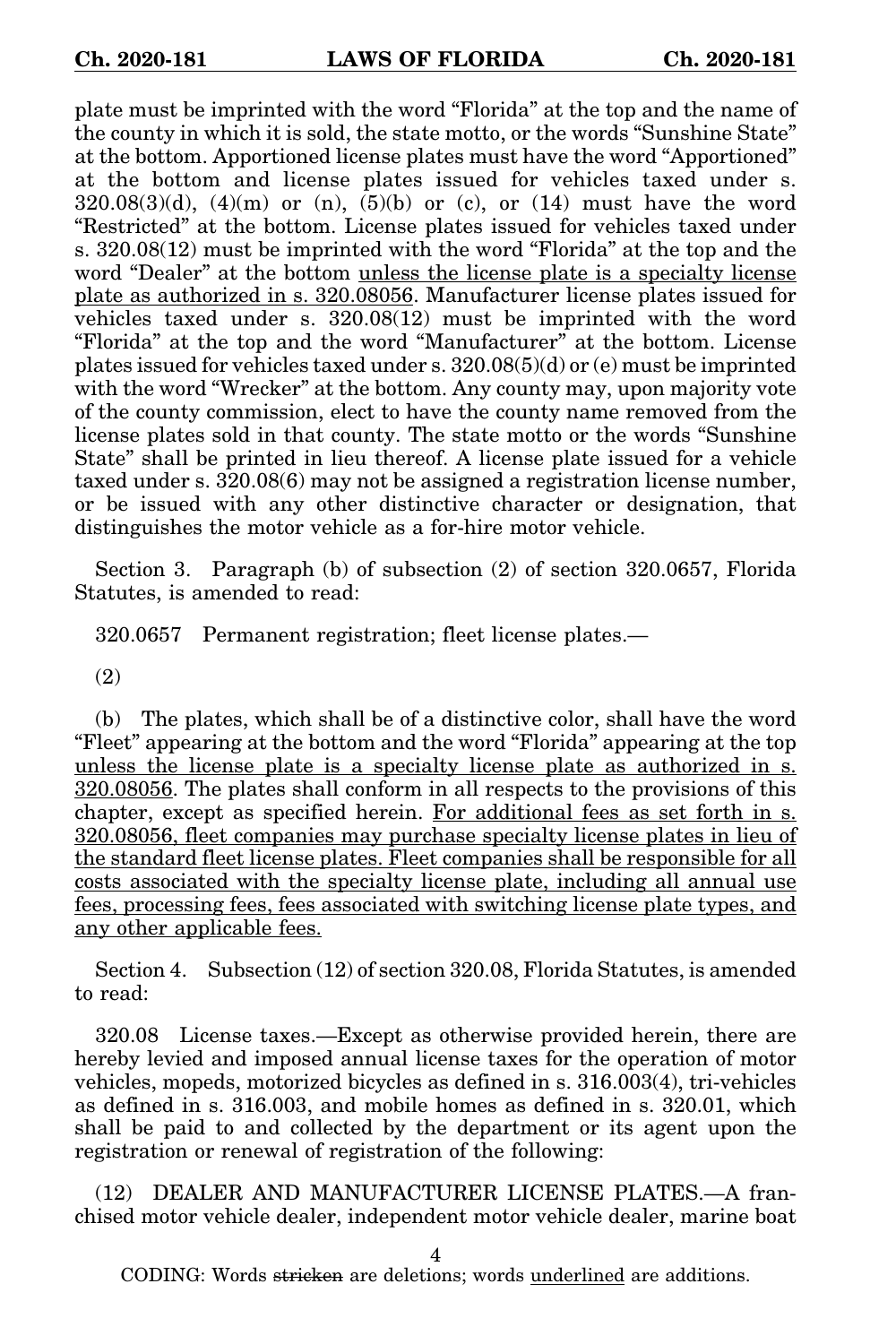trailer dealer, or mobile home dealer and manufacturer license plate: \$17 flat. For additional fees as set forth in s. 320.08056, dealers may purchase specialty license plates in lieu of the standard dealer license plates. Dealers shall be responsible for all costs associated with the specialty license plate, including all annual use fees, processing fees, fees associated with switching license plate types, and any other applicable fees.

Section 5. Section 320.08053, Florida Statutes, is amended to read:

320.08053 Establishment of Requirements for requests to establish specialty license plates.—

(1) If a specialty license plate requested by an organization is approved by law, the organization must submit the proposed art design for the specialty license plate to the department, in a medium prescribed by the department, as soon as practicable, but no later than 60 days after the act approving the specialty license plate becomes a law.

 $(2)(a)$  Within 120 days after following the specialty license plate becomes becoming law, the department shall establish a method to issue a specialty license plate voucher to allow for the presale of the specialty license plate. The processing fee as prescribed in s. 320.08056, the service charge and branch fee as prescribed in s. 320.04, and the annual use fee as prescribed in s. 320.08056 shall be charged for the voucher. All other applicable fees shall be charged at the time of issuance of the license plates.

(b) Within 24 months after the presale specialty license plate voucher is established, the approved specialty license plate organization must record with the department a minimum of  $3,000$   $1,000$  voucher sales, or in the case of an out-of-state college or university license plate, 4,000 voucher sales, before manufacture of the license plate may commence. If, at the conclusion of the 24-month presale period, the minimum sales requirement has requirements have not been met, the specialty plate is deauthorized and the department shall discontinue development of the plate and discontinue issuance of the presale vouchers. Upon deauthorization of the license plate, a purchaser of the license plate voucher may use the annual use fee collected as a credit towards any other specialty license plate or apply for a refund on a form prescribed by the department.

(3)(a) New specialty license plates that have been approved by law but are awaiting issuance under paragraph (b) shall be issued in the order they appear in s. 320.08058 provided that they have met the presale requirement. All other provisions of this section must also be met before a specialty license plate may be issued. If the next awaiting specialty license plate has not met the presale requirement, the department shall proceed in the order provided in s. 320.08058 to identify the next qualified specialty license plate that has met the presale requirement. The department shall cycle through the list in statutory order.

5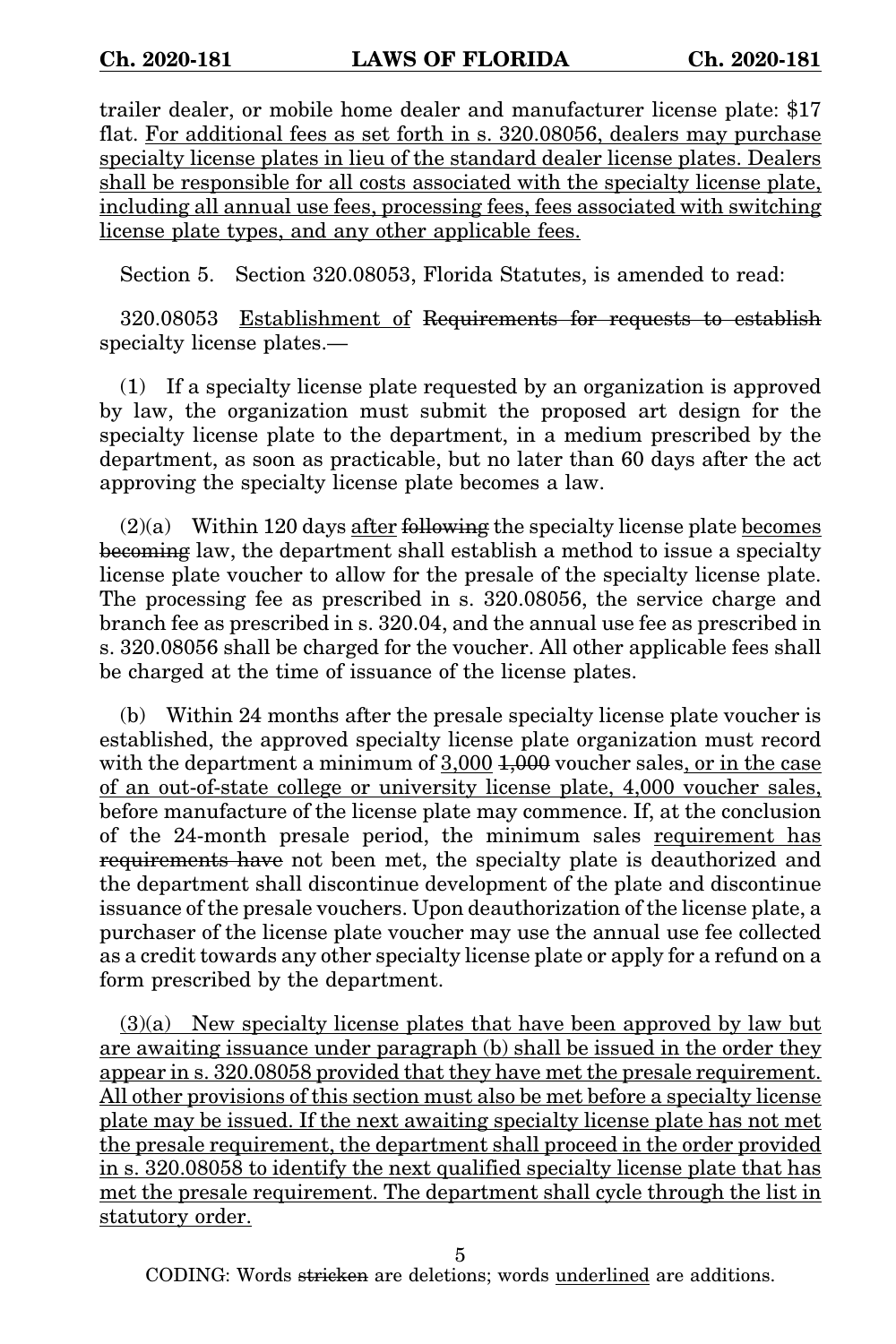(b) If the Legislature has approved 150 or more specialty license plates, the department may not make any new specialty license plates available for design or issuance until a sufficient number of plates are discontinued pursuant to s. 320.08056(8) such that the number of plates being issued does not exceed 150. Notwithstanding s. 320.08056(8)(a), the 150-license-plate limit includes license plates above the minimum sales threshold and those exempt from that threshold.

Section 6. Present subsection (12) of section 320.08056, Florida Statutes, is renumbered as subsection (15), subsections (2) and (4), paragraph (a) of subsection  $(10)$ , and subsection  $(11)$  are amended, paragraphs  $(c)$  through  $(f)$ are added to subsection (8), and new subsections (12), (13), and (14) are added to that section, to read:

320.08056 Specialty license plates.—

 $(2)(a)$  The department shall issue a specialty license plate to the owner or lessee of any motor vehicle, except a vehicle registered under the International Registration Plan, a commercial truck required to display two license plates pursuant to s. 320.0706, or a truck tractor, upon request and payment of the appropriate license tax and fees.

(b) The department may authorize dealer and fleet specialty license plates. With the permission of the sponsoring specialty license plate organization, a dealer or fleet company may purchase specialty license plates to be used on dealer and fleet vehicles.

(c) Notwithstanding s. 320.08058, a dealer or fleet specialty license plate must include the letters "DLR" or "FLT" on the right side of the license plate. Dealer and fleet specialty license plates must be ordered directly from the department.

(4) The following license plate annual use fees shall be collected for the appropriate specialty license plates:

(a) Manatee license plate, \$25.

(a) $(b)$  Challenger/Columbia license plate, \$25, except that a person who that purchases 1,000 or more of such license plates shall pay an annual use fee of \$15 per plate.

(c) Collegiate license plate, \$25.

 $(b)(d)$  Florida Salutes Veterans license plate, \$15.

(e) Florida panther license plate, \$25.

 $(c)$  Florida United States Olympic Committee license plate, \$15.

 $(d)(g)$  Florida Special Olympics license plate, \$15.

 $(e)(h)$  Florida educational license plate, \$20.

6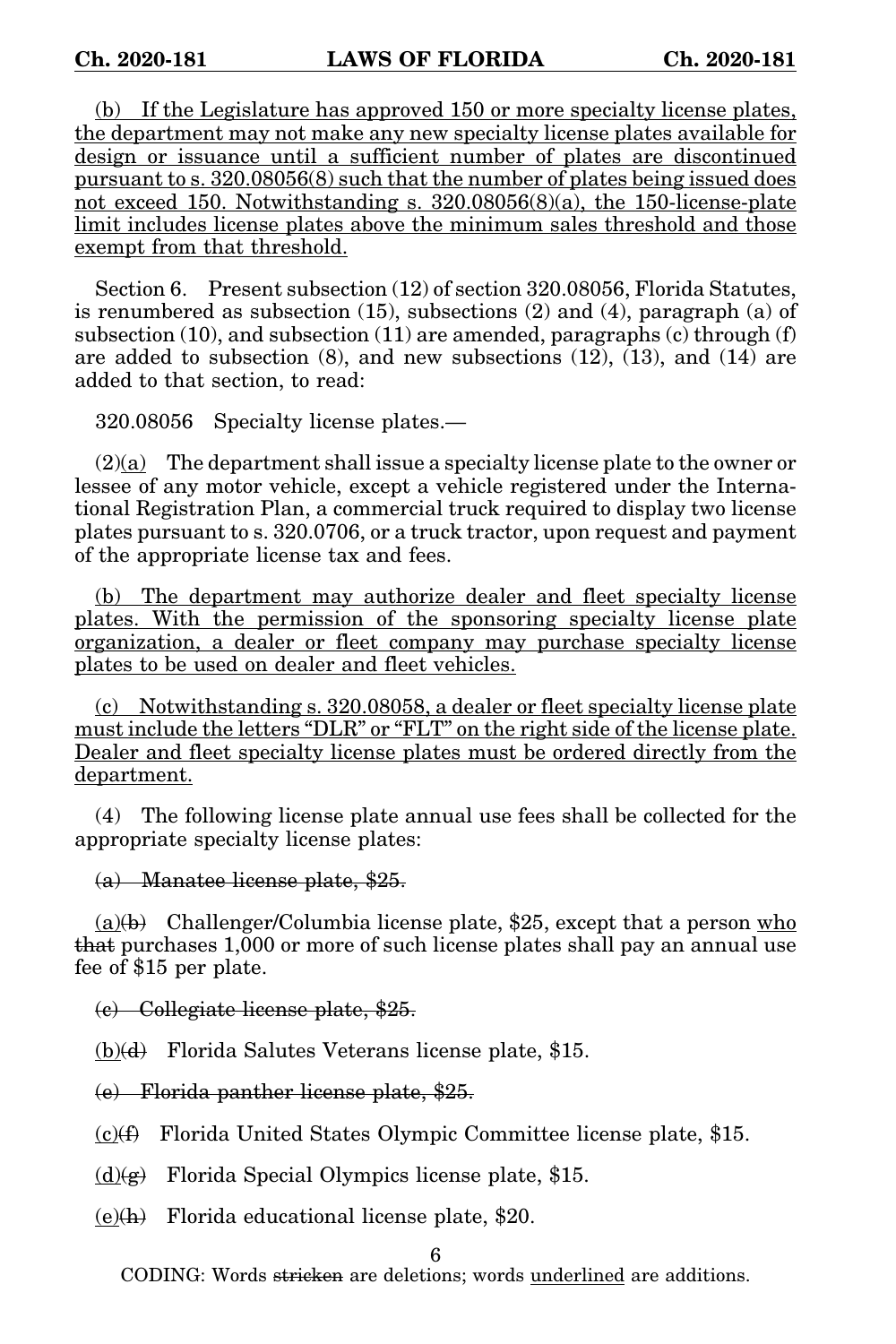- (i) Florida Professional Sports Team license plate, \$25.
- $(f)(j)$  Florida Indian River Lagoon license plate, \$15.
- $(g)(k)$  Invest in Children license plate, \$20.
- $(h)(l)$  Florida arts license plate, \$20.
- (m) Bethune-Cookman University license plate, \$25.
- $(i)$ (i) $\left( n \right)$  Florida Agricultural license plate, \$20.
- $(i)(\theta)$  Police Athletic League license plate, \$20.
- $(k)(p)$  Boy Scouts of America license plate, \$20.
- $(q)$  Largemouth Bass license plate, \$25.
- $(l)(r)$  Sea Turtle license plate, \$23.
- $(m)(s)$  Protect Wild Dolphins license plate, \$20.
- (t) Barry University license plate, \$25.
- $(n)(u)$  Everglades River of Grass license plate, \$20.
- (v) Keep Kids Drug-Free license plate, \$25.
- (w) Florida Sheriffs Youth Ranches license plate, \$25.
- (x) Conserve Wildlife license plate, \$25.
- (y) Florida Memorial University license plate, \$25.
- $(0)(z)$  Tampa Bay Estuary license plate, \$15.
- $(p)(aa)$  Florida Wildflower license plate, \$15.
- $(q)(bb)$  United States Marine Corps license plate, \$15.
- $(r)(ce)$  Choose Life license plate, \$20.
- $(s)(dd)$  Share the Road license plate, \$15.
- (ee) American Red Cross license plate, \$25.
- (ff) United We Stand license plate, \$25.
- (gg) Breast Cancer Research license plate, \$25.
- (hh) Protect Florida Whales license plate, \$25.
- (ii) Florida Golf license plate, \$25.

7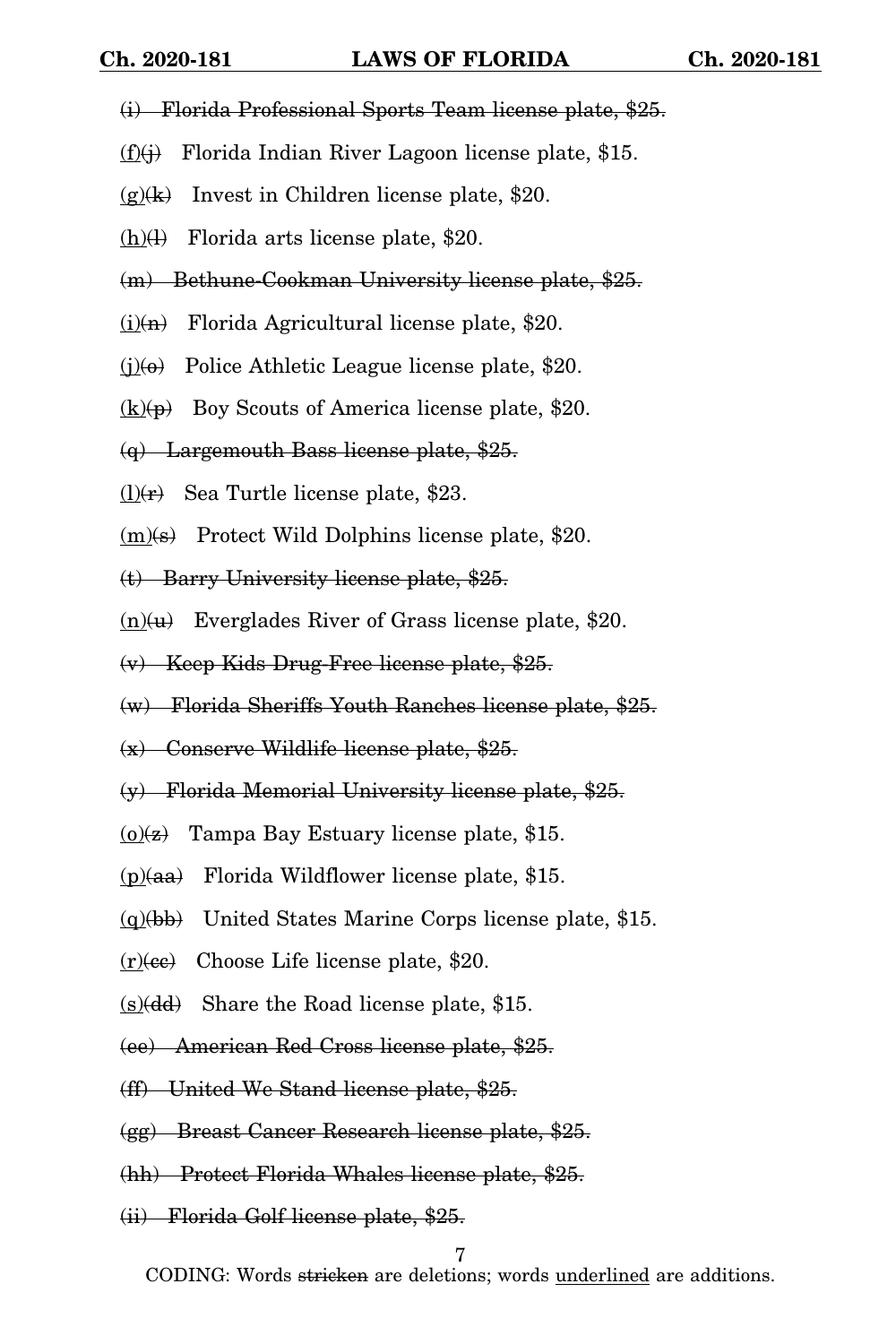$(t)(ii)$  Florida Firefighters license plate, \$20.

 $(u)(kk)$  Police Benevolent Association license plate, \$20.

 $(v)(\text{II})$  Military Services license plate, \$15.

(mm) Protect Our Reefs license plate, \$25.

 $(w)(nn)$  Fish Florida license plate, \$22.

(oo) Child Abuse Prevention and Intervention license plate, \$25.

(pp) Hospice license plate, \$25.

(qq) Stop Heart Disease license plate, \$25.

 $(x)(rr)$  Save Our Seas license plate, \$25, except that for an owner purchasing the specialty license plate for more than 10 vehicles registered to that owner, the annual use fee shall be \$10 per plate.

 $(y)(ss)$  Aquaculture license plate, \$25, except that for an owner purchasing the specialty license plate for more than 10 vehicles registered to that owner, the annual use fee shall be \$10 per plate.

(tt) Family First license plate, \$25.

(uu) Wildlife Foundation of Florida license plate, \$25.

(vv) Live the Dream license plate, \$25.

(ww) Florida Food Banks license plate, \$25.

(xx) Discover Florida's Oceans license plate, \$25.

(yy) Family Values license plate, \$25.

(zz) Parents Make A Difference license plate, \$25.

(aaa) Support Soccer license plate, \$25.

(bbb) Kids Deserve Justice license plate, \$25.

(ccc) Animal Friend license plate, \$25.

(ddd) Future Farmers of America license plate, \$25.

(eee) Donate Organs-Pass It On license plate, \$25.

(fff) A State of Vision license plate, \$25.

(ggg) Homeownership For All license plate, \$25.

(hhh) Florida NASCAR license plate, \$25.

8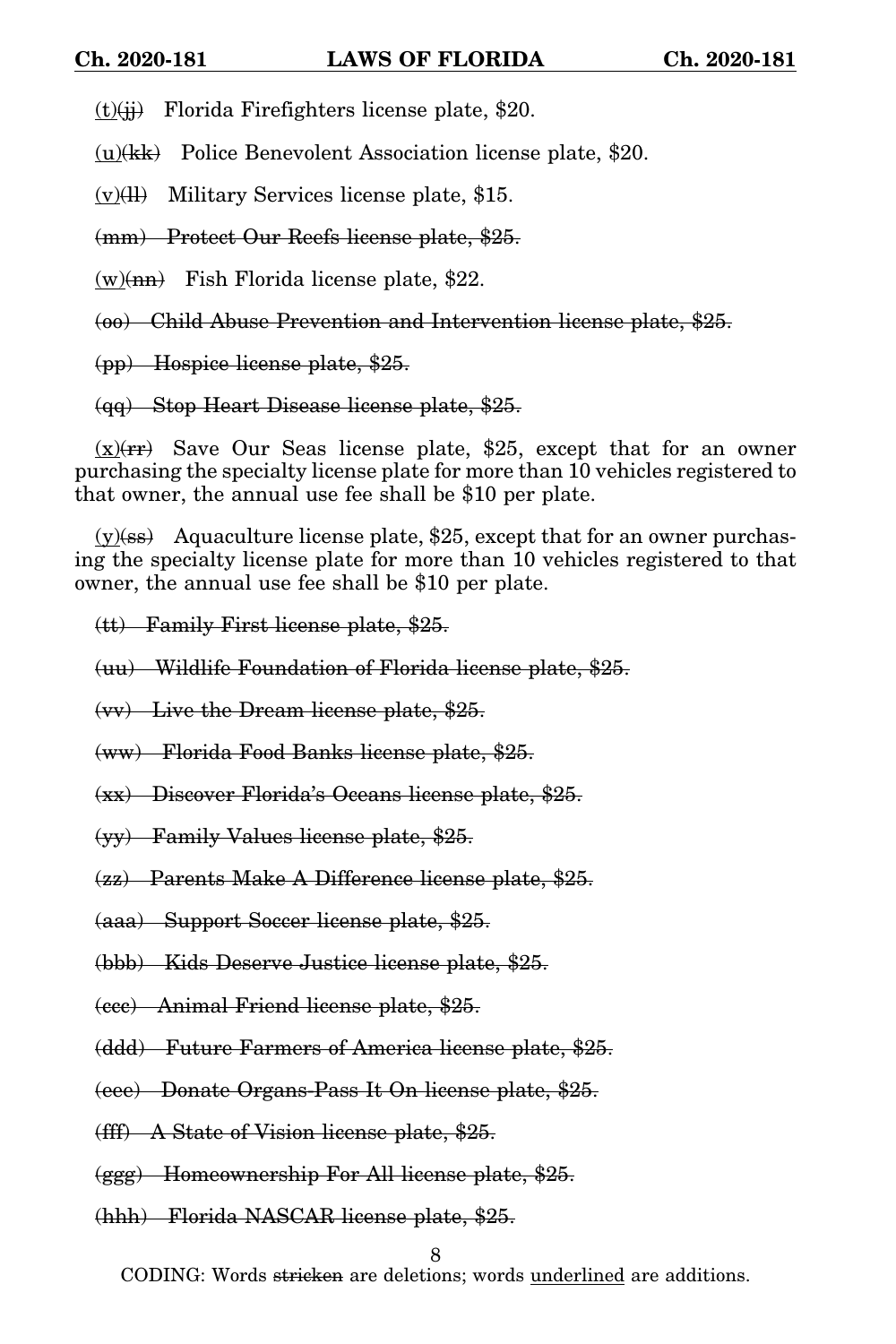- (iii) Protect Florida Springs license plate, \$25.
- (jjj) Trees Are Cool license plate, \$25.
- (kkk) Support Our Troops license plate, \$25.
- (lll) Florida Tennis license plate, \$25.
- (mmm) Lighthouse Association license plate, \$25.
- (nnn) In God We Trust license plate, \$25.
- (ooo) Horse Country license plate, \$25.
- (ppp) Autism license plate, \$25.
- (qqq) St. Johns River license plate, \$25.
- (rrr) Hispanic Achievers license plate, \$25.
- (sss) Endless Summer license plate, \$25.
- (ttt) Fraternal Order of Police license plate, \$25.
- (uuu) Protect Our Oceans license plate, \$25.
- (vvv) Florida Horse Park license plate, \$25.
- (www) Florida Biodiversity Foundation license plate, \$25.
- (xxx) Freemasonry license plate, \$25.
- (yyy) American Legion license plate, \$25.
- (zzz) Lauren's Kids license plate, \$25.
- (aaaa) Big Brothers Big Sisters license plate, \$25.
- (bbbb) Fallen Law Enforcement Officers license plate, \$25.
- (cccc) Florida Sheriffs Association license plate, \$25.
- (dddd) Keiser University license plate, \$25.

(eeee) Moffitt Cancer Center license plate, \$25.

(8)

(c) A vehicle owner or lessee issued a specialty license plate that has been discontinued by the department may keep the discontinued specialty license plate for the remainder of the 10-year license plate replacement period and must pay all other applicable registration fees. However, such owner or lessee is exempt from paying the applicable specialty license plate annual

9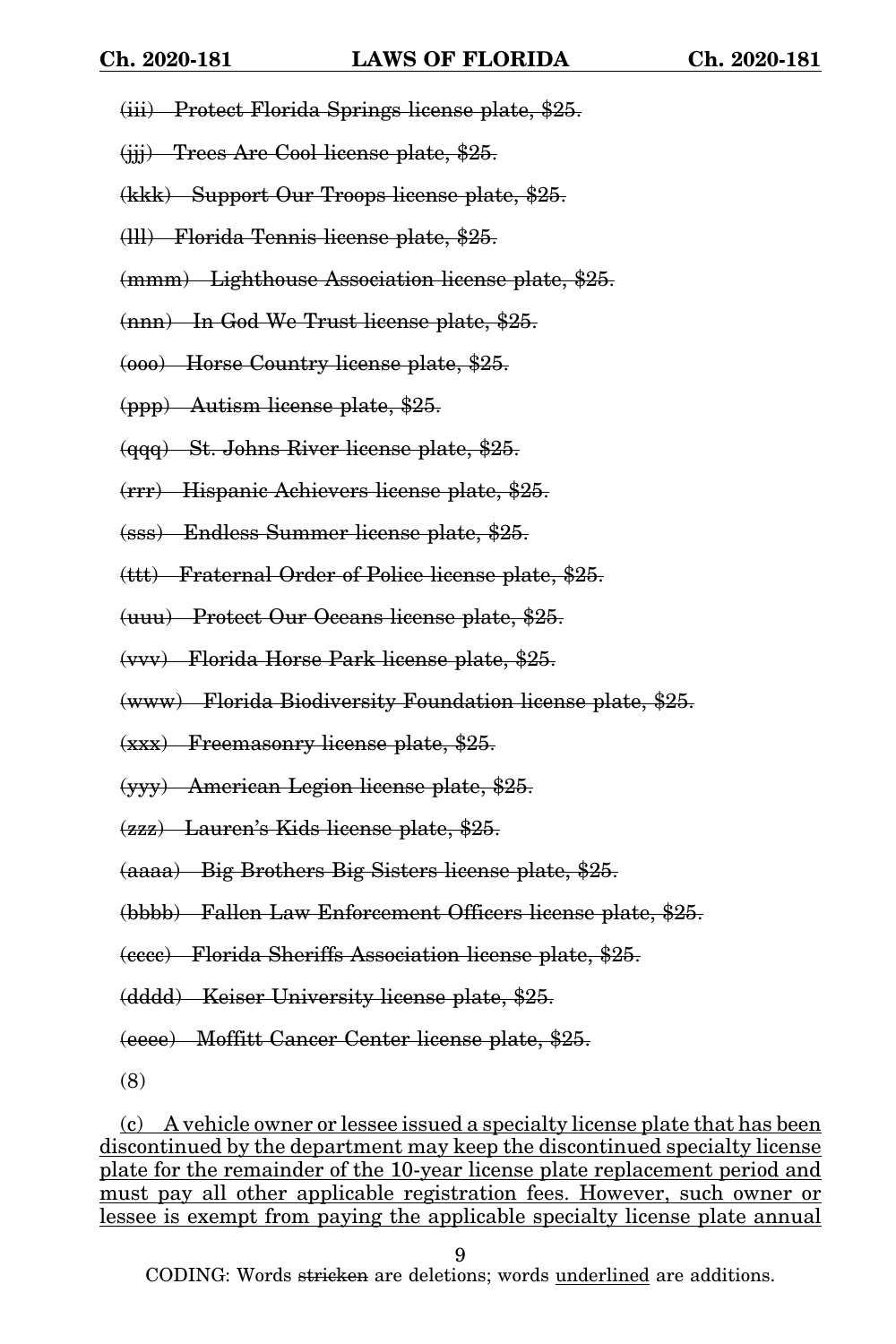use fee under paragraph  $(3)(d)$  or subsection  $(4)$  for the remainder of the 10year license plate replacement period.

(d) If the department discontinues issuance of a specialty license plate, all annual use fees held or collected by the department shall be distributed within 180 days after the date the specialty license plate is discontinued. Of those fees, the department shall retain an amount sufficient to defray the applicable administrative and inventory closeout costs associated with discontinuance of the plate. All remaining proceeds shall be distributed to the appropriate organization or organizations pursuant to s. 320.08058.

(e) If an organization that is the intended recipient of the funds pursuant to s. 320.08058 no longer exists, the department shall deposit any undisbursed proceeds into the Highway Safety Operating Trust Fund.

(f) Notwithstanding paragraph (a), on January 1 of each year, the department shall discontinue the specialty license plate with the fewest number of plates in circulation, including license plates exempt from a statutory sales requirement. The department shall mail a warning letter to the sponsoring organizations of the 10 percent of specialty license plates with the lowest number of valid, active registrations as of December 1 of each year.

 $(10)(a)$  A specialty license plate annual use fee collected and distributed under this chapter, or any interest earned from those fees, may not be used for commercial or for-profit activities nor for general or administrative expenses, except as authorized by s. 320.08058 or to pay the cost of the audit or report required by s. 320.08062(1). The fees and any interest earned from the fees may be expended only for use in this state unless the annual use fee is derived from the sale of United States Armed Forces and veterans-related specialty license plates pursuant to paragraph (3)(d) for the Support Our Troops and American Legion license plates; paragraphs  $(4)(b)$ ,  $(q)$ , and  $(v)$  for the Florida Salutes Veterans, United States Marine Corps, and Military Services license plates, respectively; paragraphs (4)(d), (bb), (ll), (kkk), and (yyy) and s. 320.0891 for the U.S. Paratrooper license plate.

(11) The annual use fee from the sale of specialty license plates, the interest earned from those fees, or any fees received by any entity an agency as a result of the sale of specialty license plates may not be used for the purpose of marketing to, or lobbying, entertaining, or rewarding, an employee of a governmental agency that is responsible for the sale and distribution of specialty license plates, or an elected member or employee of the Legislature.

(12) Notwithstanding s. 320.08058(3)(a), the department, in cooperation with the independent colleges or universities as defined in s. 1009.89 or s. 1009.891, shall create a standard template specialty license plate with a unique logo or graphic identifying each independent college or university. Each independent college or university may elect to use this standard template specialty license plate in lieu of its own specialty license plate.

10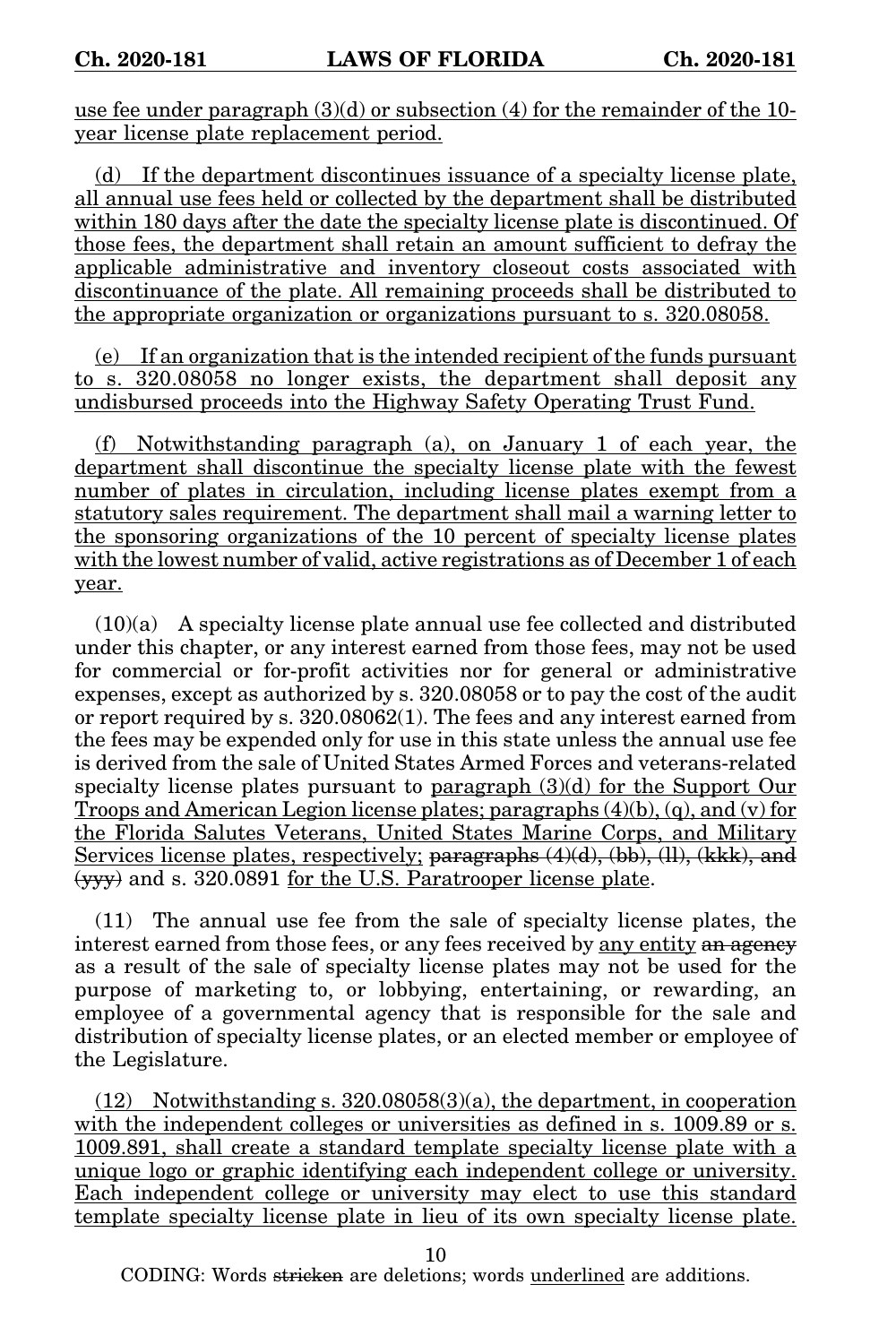Annual use fees from the sale of these license plates shall be distributed to the independent college or university for which the logo or graphic is displayed on the license plate and shall be used as provided in s. 320.08058(3). Independent colleges or universities opting to use the standard template specialty license plate shall have their plate sales combined for purposes of meeting the minimum license plate sales threshold in paragraph  $(8)(a)$  and for determining the license plate limit in s.  $320.08053(3)$ (b). Specialty license plates created pursuant to this subsection must be ordered directly from the department.

(13) For out-of-state college or university license plates created pursuant to this section, documentation acceptable to the department that the department has the college's or university's consent to use an appropriate image on a license plate shall be on file with the department prior to development of the out-of-state college or university license plate.

(14) Before the issuance of vouchers for the presale of an out-of-state college or university license plate, the department shall determine whether the state in which the out-of-state college or university is located has authorized any license plates for colleges or universities located in this state. The department may not issue any out-of-state college or university license plate unless the state in which the college or university is located has authorized license plates for colleges or universities located in this state.

Section 7. Effective July 1, 2023, paragraph (a) of subsection (8) of section 320.08056, Florida Statutes, is amended to read:

320.08056 Specialty license plates.—

(8)(a) The department must discontinue the issuance of an approved specialty license plate if the number of valid specialty plate registrations falls below 3,000, or in the case of an out-of-state college or university license plate, 4,000, 1,000 plates for at least 12 consecutive months. The department shall mail a warning letter shall be mailed to the sponsoring organization following the first month in which the total number of valid specialty plate registrations is below 3,000, or in the case of an out-of-state college or university license plate,  $4,000$   $\overline{1,000}$  plates. This paragraph does not apply to in-state collegiate license plates established under s. 320.08058(3), license plates of institutions in and entities of the State University System, specialty license plates that have statutory eligibility limitations for purchase, specialty license plates for which annual use fees are distributed by a foundation for student and teacher leadership programs and teacher recruitment and retention, or Florida Professional Sports Team license plates established under s. 320.08058(9).

Section 8. Present subsections  $(32)$  through  $(52)$ ,  $(54)$  through  $(56)$ ,  $(58)$ through (68), and (71) through (84) of section 320.08058, Florida Statutes, are renumbered as subsections  $(31)$  through  $(51)$ ,  $(52)$  through  $(54)$ ,  $(55)$ through (65), and (66) through (79), respectively, subsection (7), present subsection (31), present subsections (48), (53), (57), (66), (69), and (70),

11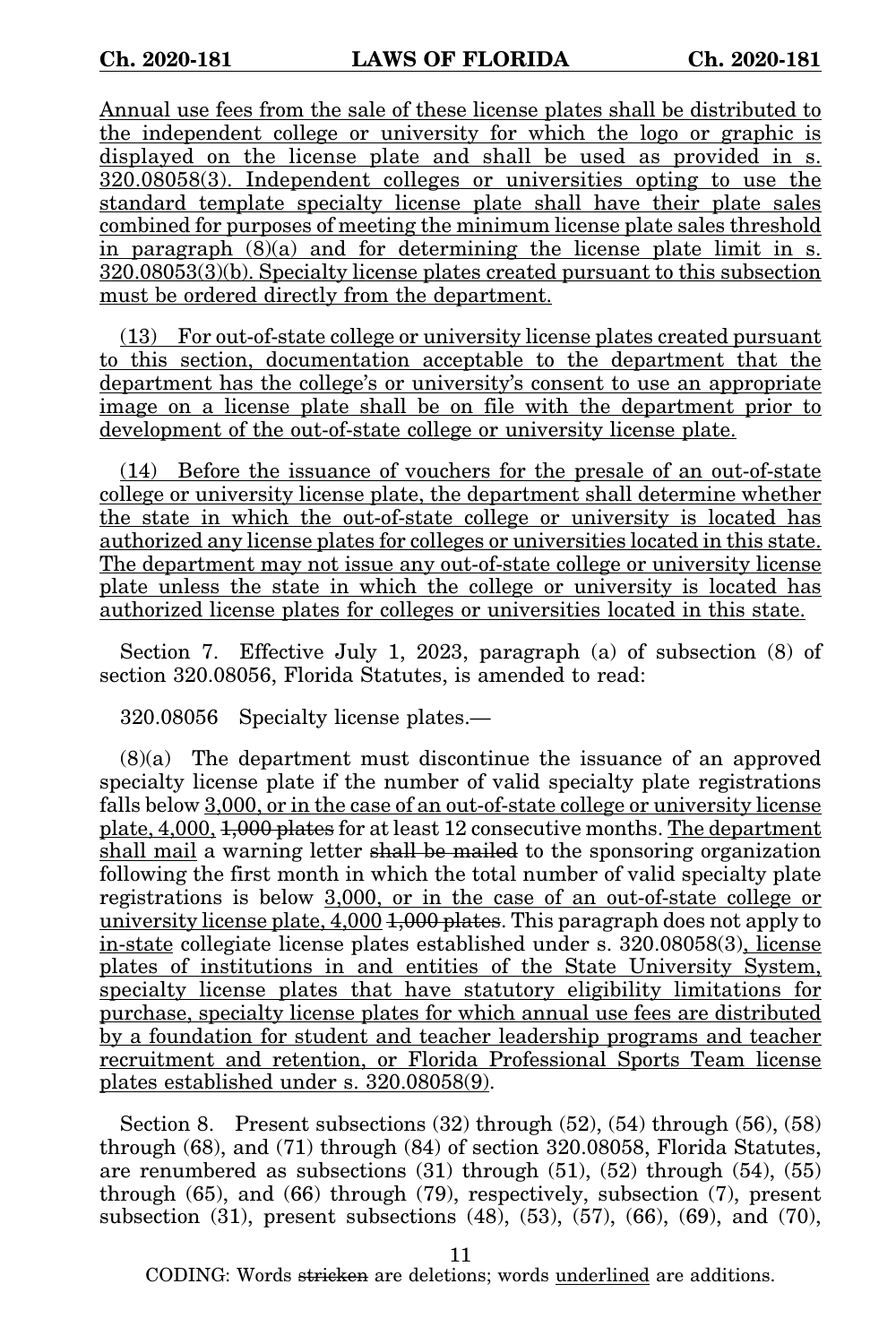paragraph (b) of present subsection (80), and paragraph (a) of present subsection (84) are amended, and new subsections (80) through (111) are added to that section, to read:

320.08058 Specialty license plates.—

(7) SPECIAL OLYMPICS FLORIDA LICENSE PLATES.—

(a) Special Olympics Florida license plates must contain the official Special Olympics Florida logo and must bear the colors and a design and colors that are approved by the department. The word "Florida" must be centered at the top bottom of the plate, and the words "Be a Fan" "Everyone Wins<sup>2</sup> must be centered at the <u>bottom</u> top of the plate.

(b) The license plate annual use fees must  $\alpha$  be annually distributed as follows:

1. The first \$5 million collected annually must be forwarded to Special Olympics Florida the private nonprofit corporation as described in s. 393.002 and must be used solely for Special Olympics purposes as approved by the private nonprofit corporation.

2. Any additional fees must be deposited into the General Revenue Fund.

(31) AMERICAN RED CROSS LICENSE PLATES.—

 $(a)$  Notwithstanding the provisions of s. 320,08053, the department shall develop an American Red Cross license plate as provided in this section. The word "Florida" must appear at the top of the plate, and the words "American Red Cross" must appear at the bottom of the plate.

(b) The department shall retain all revenues from the sale of such plates until all startup costs for developing and issuing the plates have been recovered. Thereafter, 50 percent of the annual use fees shall be distributed to the American Red Cross Chapter of Central Florida, with statistics on sales of license plates, which are tabulated by county. The American Red Cross Chapter of Central Florida must distribute to each of the chapters in this state the moneys received from sales in the counties covered by the respective chapters, which moneys must be used for education and disaster relief in Florida. Fifty percent of the annual use fees shall be distributed proportionately to the three statewide approved poison control centers for purposes of combating bioterrorism and other poison-related purposes.

(47)(48) LIVE THE DREAM LICENSE PLATES.—

(a) The department shall develop a Live the Dream license plate as provided in this section. Live the Dream license plates must bear the colors and design approved by the department. The word "Florida" must appear at the top of the plate, and the words "Live the Dream" must appear at the bottom of the plate.

12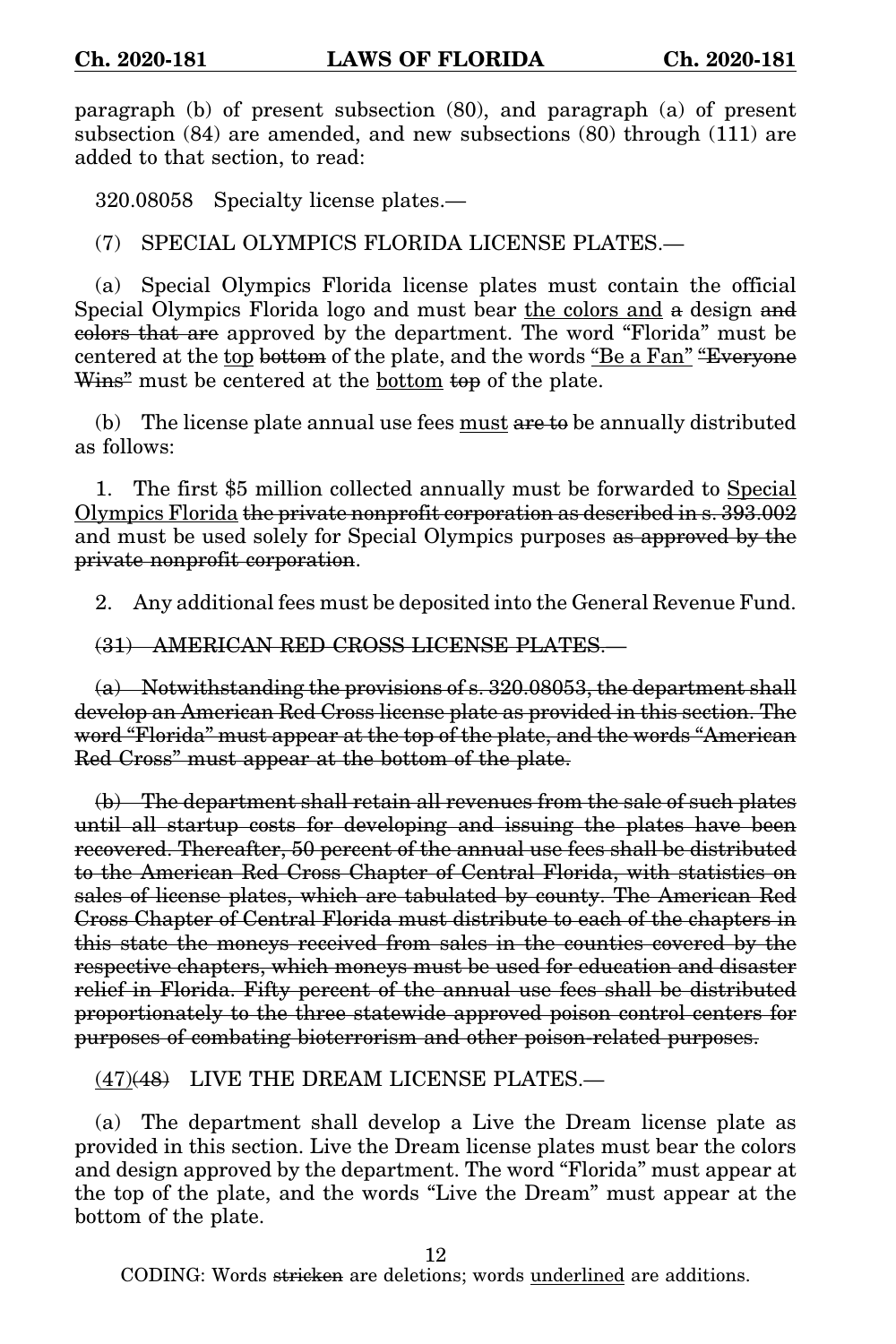(b) The proceeds of the annual use fee shall be distributed to the Dream Foundation, Inc., to The Dream Foundation, Inc., shall retain the first \$60,000 in proceeds from the annual use fees as reimbursement for administrative costs, startup costs, and costs incurred in the approval process. Thereafter, up to 25 percent shall be used for continuing promotion and marketing of the license plate and concept. The remaining funds shall be used in the following manner:

1. Up to 5 percent may be used to administer, promote, and market the license plate.

2.1. At least 60 Twenty-five percent shall be distributed equally among the sickle cell organizations that are Florida members of the Sickle Cell Disease Association of America, Inc., for programs that provide research, care, and treatment for sickle cell disease.

2. Twenty-five percent shall be distributed to the Florida chapter of the March of Dimes for programs and services that improve the health of babies through the prevention of birth defects and infant mortality.

3. Ten percent shall be distributed to the Florida Association of Healthy Start Coalitions to decrease racial disparity in infant mortality and to increase healthy birth outcomes. Funding will be used by local Healthy Start Coalitions to provide services and increase screening rates for high-risk pregnant women, children under 4 years of age, and women of childbearing age.

3.4. At least 30 Ten percent shall be distributed to Chapman the Community Partnership for Homeless, Inc., for programs that provide relief from poverty, hunger, and homelessness.

4. Up to 5 percent may be distributed by the department on behalf of The Dream Foundation, Inc., to The Martin Luther King, Jr. Center for Nonviolent Social Change, Inc., as a royalty for the use of the image of Dr. Martin Luther King, Jr.

5. Five percent of the proceeds shall be used by the foundation for administrative costs directly associated with operations as they relate to the management and distribution of the proceeds.

(53) SUPPORT SOCCER LICENSE PLATES.—

(a) The department shall develop a Support Soccer license plate as provided in this section. Support Soccer license plates must bear the colors and design approved by the department. The word "Florida" must appear at the top of the plate, and the words "Support Soccer" must appear at the bottom of the plate.

(b) The annual use fees shall be distributed to the Lighthouse Soccer Foundation, Inc., which shall retain the initial revenues from the sale of such plates until all startup costs for developing and establishing the plate

13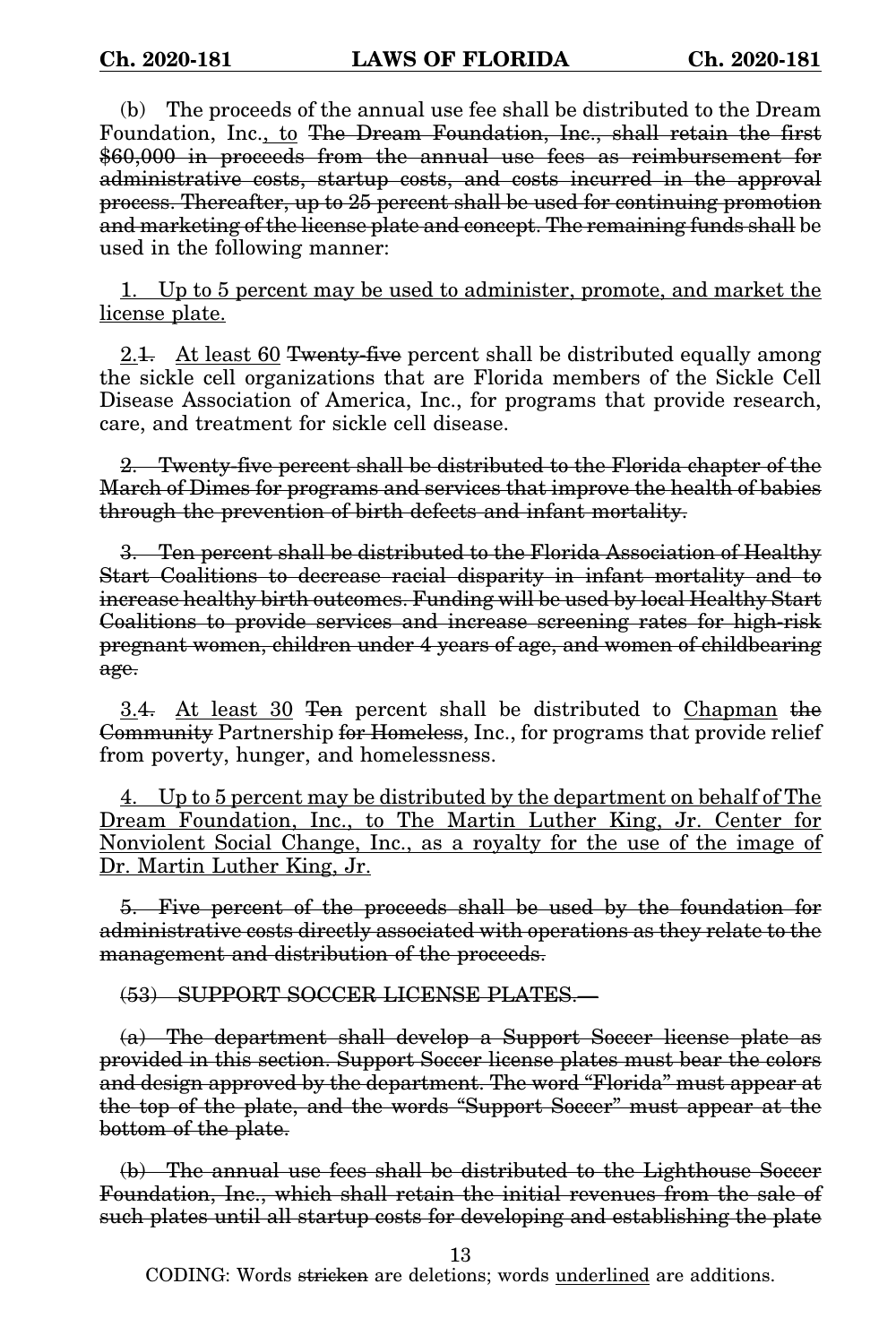have been recovered, not to exceed \$85,000. Thereafter, the proceeds of the annual use fee shall be used in the following manner:

1. Up to 25 percent of the proceeds may be used by the Lighthouse Soccer Foundation, Inc., for continuing promotion and marketing of the license plate and concept.

2. Twenty percent shall be distributed to the Florida Youth Soccer Association for programs and services that foster the physical, mental, and emotional growth and development of Florida's youth through the sport of soccer at all levels of age and competition, including a portion to be determined by the Florida Youth Soccer Association for the TOPSoccer program to promote participation by the physically and mentally disadvantaged.

3. Twenty percent shall be distributed as grants for programs that promote participation by the economically disadvantaged and to support soccer programs where none previously existed.

4. Ten percent shall be distributed to the Florida State Soccer Association to promote the sport of soccer and the long-term development of the sport.

5. Ten percent shall be distributed as grants for programs that promote and support the construction of fields and soccer-specific infrastructure.

6. Ten percent shall be distributed as grants for programs that foster and promote health, physical fitness, and educational opportunities through soccer.

7. Five percent shall be expended by the Lighthouse Soccer Foundation, Inc., for administrative costs directly associated with the foundation's operations as they relate to the management and distribution of the proceeds.

(57) DONATE ORGANS-PASS IT ON LICENSE PLATES.—

(a) The department shall develop a Donate Organs-Pass It On license plate as provided in this section. The word "Florida" must appear at the top of the plate, and the words "Donate Organs-Pass It On" must appear at the bottom of the plate.

(b) The annual use fees shall be distributed to Transplant Foundation, Inc., and shall use up to 10 percent of the proceeds from the annual use fee for marketing and administrative costs that are directly associated with the management and distribution of the proceeds. The remaining proceeds shall be used to provide statewide grants for patient services, including preoperative, rehabilitative, and housing assistance; organ donor education and awareness programs; and statewide medical research.

(63)(66) IN GOD WE TRUST LICENSE PLATES.—

14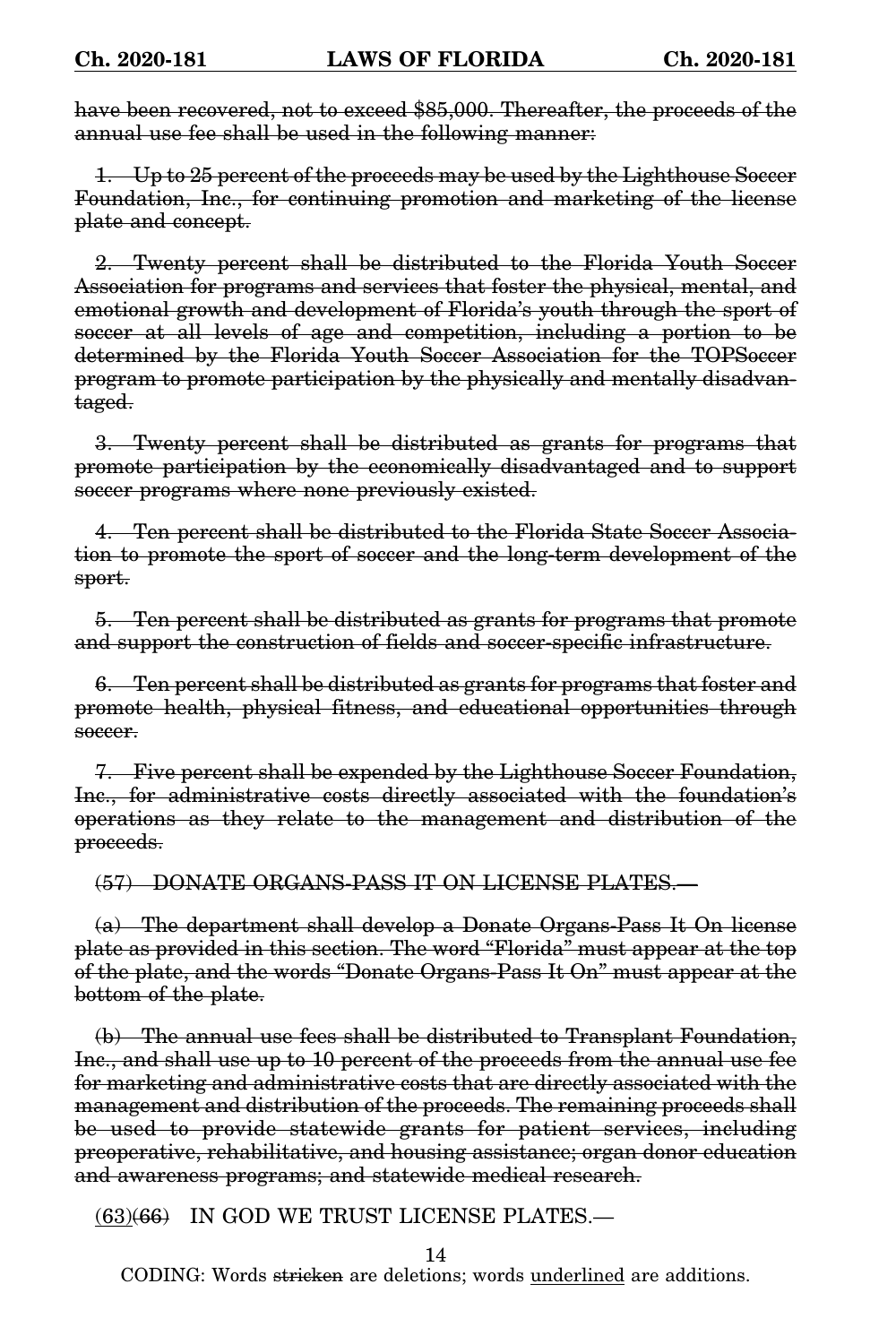(a) The department shall develop an In God We Trust license plate as provided in this section. However, the requirements of s. 320.08053 must be met before the plates are issued. In God We Trust license plates must bear the colors and design approved by the department. The word "Florida" must appear at the top of the plate, and the words "In God We Trust" must appear in the body of the plate.

(b) The license plate annual use fees shall be distributed to the In God We Trust Foundation, Inc., which may use up to 10 percent of the proceeds to offset marketing, administration, and promotion, and the remainder of the proceeds to address the needs of the military community and the public safety community; provide educational grants and scholarships to foster self-reliance and stability in Florida's children; and provide education in to fund educational scholarships for the children of Florida residents who are members of the United States Armed Forces, the National Guard, and the United States Armed Forces Reserve and for the children of public safety employees who have died in the line of duty who are not covered by existing state law. Funds shall also be distributed to other s.  $501(e)(3)$  organizations that may apply for grants and scholarships and to provide educational grants to public and private schools regarding to promote the historical and religious significance of religion in American and Florida history. The In God We Trust Foundation, Inc., shall distribute the license plate annual use fees in the following manner:

1. The In God We Trust Foundation, Inc., shall retain all revenues from the sale of such plates until all startup costs for developing and establishing the plate have been recovered.

2. Ten percent of the funds received by the In God We Trust Foundation, Inc., shall be expended for administrative costs, promotion, and marketing of the license plate directly associated with the operations of the In God We Trust Foundation, Inc.

3. All remaining funds shall be expended by the In God We Trust Foundation, Inc., for programs.

(69) ST. JOHNS RIVER LICENSE PLATES.—

(a) The department shall develop a St. Johns River license plate as provided in this section. The St. Johns River license plates must bear the colors and design approved by the department. The word "Florida" must appear at the top of the plate, and the words "St. Johns River" must appear at the bottom of the plate.

(b) The requirements of s. 320.08053 must be met prior to the issuance of the plate. Thereafter, the license plate annual use fees shall be distributed to the St. Johns River Alliance, Inc., a s.  $501(e)(3)$  nonprofit organization, which shall administer the fees as follows:

15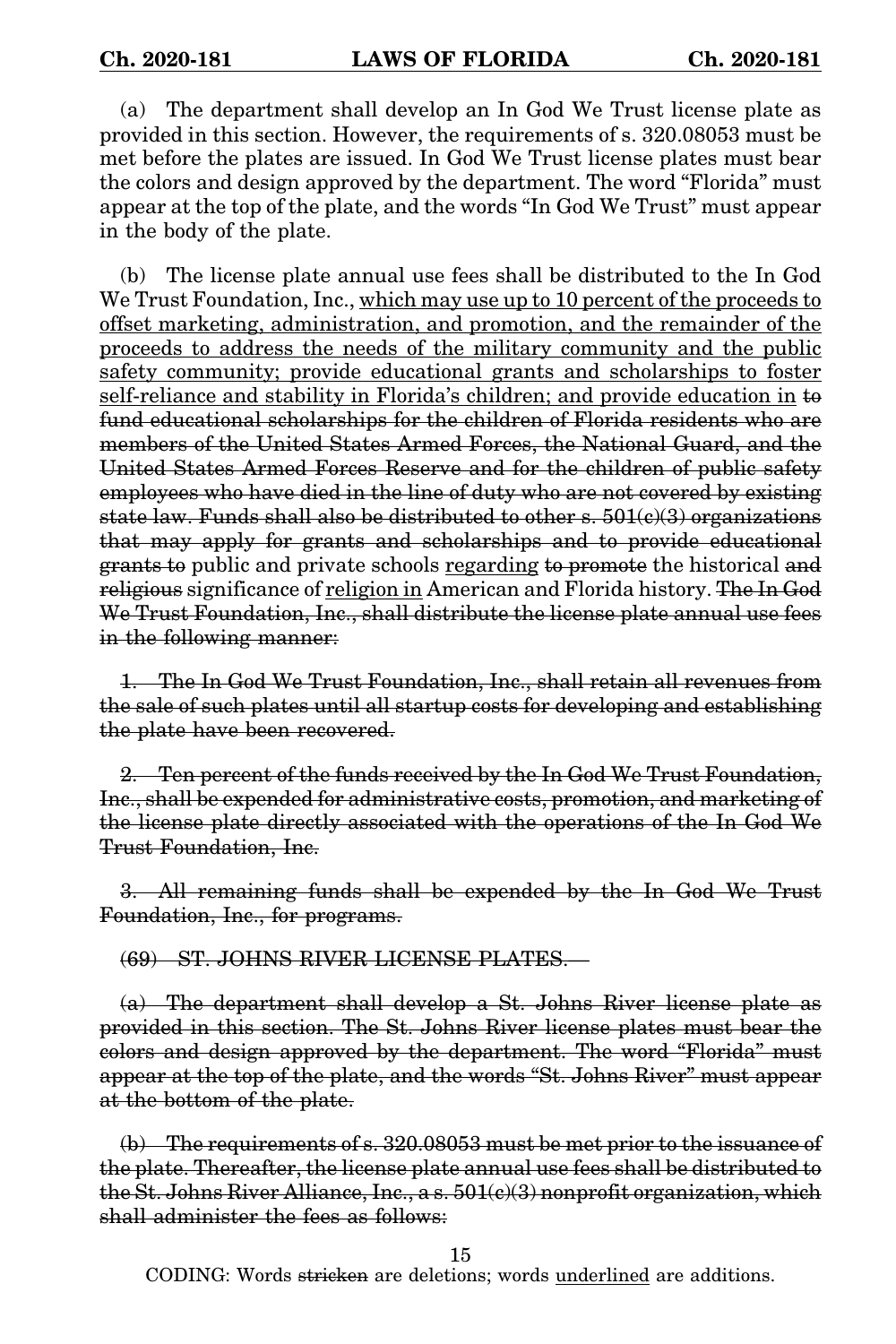1. The St. Johns River Alliance, Inc., shall retain the first \$60,000 of the annual use fees as direct reimbursement for administrative costs, startup costs, and costs incurred in the development and approval process. Thereafter, up to 10 percent of the annual use fee revenue may be used for administrative costs directly associated with education programs, conservation, research, and grant administration of the organization, and up to 10 percent may be used for promotion and marketing of the specialty license plate.

2. At least 30 percent of the fees shall be available for competitive grants for targeted community-based or county-based research or projects for which state funding is limited or not currently available. The remaining 50 percent shall be directed toward community outreach and access programs. The competitive grants shall be administered and approved by the board of directors of the St. Johns River Alliance, Inc. A grant advisory committee shall be composed of six members chosen by the St. Johns River Alliance board members.

3. Any remaining funds shall be distributed with the approval of and accountability to the board of directors of the St. Johns River Alliance, Inc., and shall be used to support activities contributing to education, outreach, and springs conservation.

(70) HISPANIC ACHIEVERS LICENSE PLATES.—

(a) Notwithstanding the requirements of s. 320.08053, the department shall develop a Hispanic Achievers license plate as provided in this section. The plate must bear the colors and design approved by the department. The word "Florida" must appear at the top of the plate, and the words "Hispanic Achievers" must appear at the bottom of the plate.

(b) The proceeds from the license plate annual use fee shall be distributed to National Hispanic Corporate Achievers, Inc., a nonprofit corporation under s.  $501(e)(3)$  of the Internal Revenue Code, to fund grants to nonprofit organizations to operate programs and provide scholarships and for marketing the Hispanic Achievers license plate. National Hispanic Corporate Achievers, Inc., shall establish a Hispanic Achievers Grant Council that shall provide recommendations for statewide grants from available Hispanic Achievers license plate proceeds to nonprofit organizations for programs and scholarships for Hispanic and minority Floridians. National Hispanic Corporate Achievers, Inc., shall also establish a Hispanic Achievers License Plate Fund. Moneys in the fund shall be used by the grant council as provided in this paragraph. All funds received under this subsection must be used in this state.

(c) National Hispanic Corporate Achievers, Inc., may retain all proceeds from the annual use fee until documented startup costs for developing and establishing the plate have been recovered. Thereafter, the proceeds from the annual use fee shall be used as follows:

16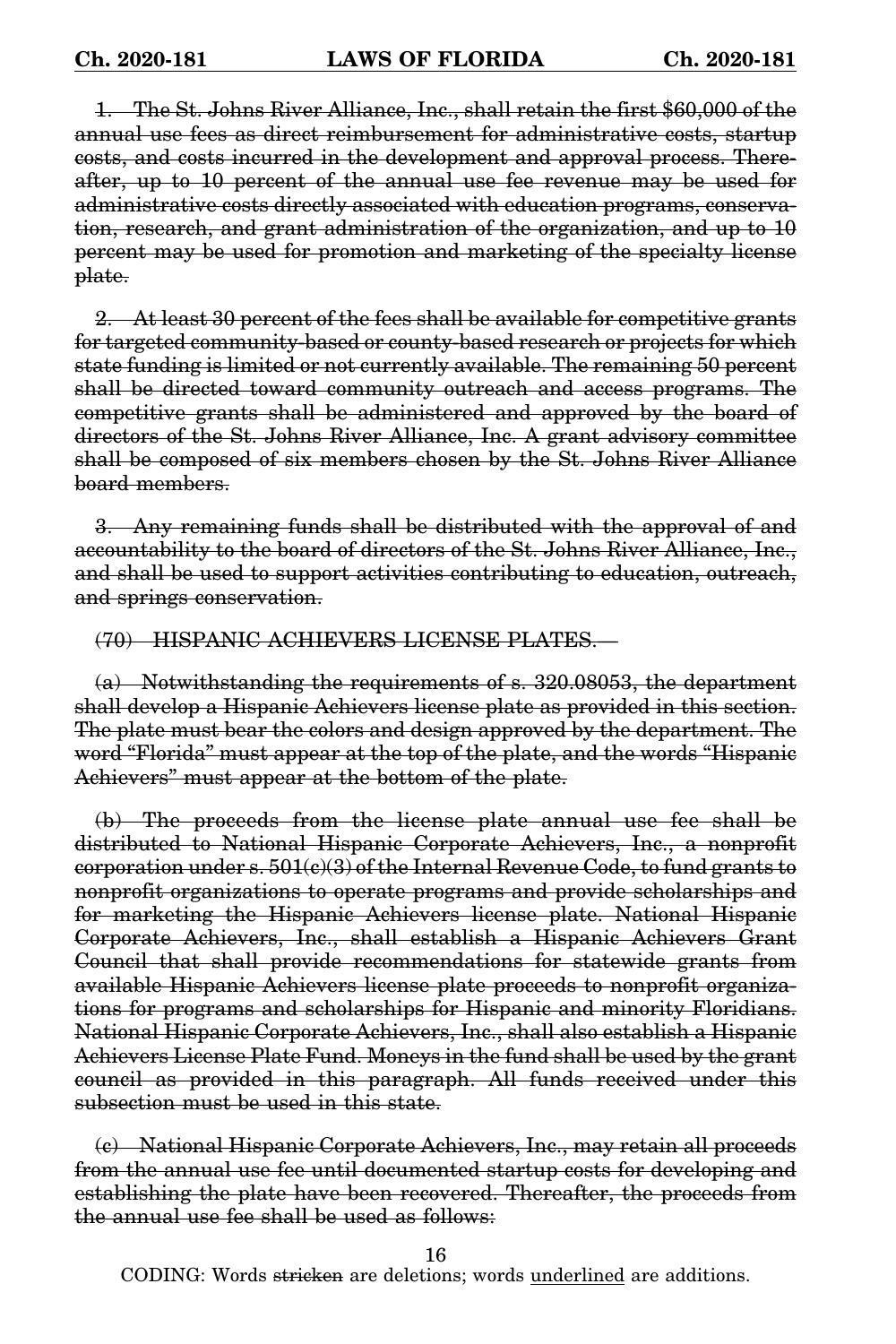1. Up to 5 percent of the proceeds may be used for the cost of administration of the Hispanic Achievers License Plate Fund, the Hispanic Achievers Grant Council, and related matters.

2. Funds may be used as necessary for annual audit or compliance affidavit costs.

3. Up to 20 percent of the proceeds may be used to market and promote the Hispanic Achievers license plate.

4. Twenty-five percent of the proceeds shall be used by the Hispanic Corporate Achievers, Inc., located in Seminole County, for grants.

5. The remaining proceeds shall be available to the Hispanic Achievers Grant Council to award grants for services, programs, or scholarships for Hispanic and minority individuals and organizations throughout Florida. All grant recipients must provide to the Hispanic Achievers Grant Council an annual program and financial report regarding the use of grant funds. Such reports must be available to the public.

(d) Effective July 1, 2014, the Hispanic Achievers license plate will shift into the presale voucher phase, as provided in s. 320.08053(2)(b). National Hispanic Corporate Achievers, Inc., shall have 24 months to record a minimum of 1,000 sales. Sales include existing active plates and vouchers sold subsequent to July 1, 2014. During the voucher period, new plates may not be issued, but existing plates may be renewed. If, at the conclusion of the 24-month presale period, the requirement of a minimum of 1,000 sales has been met, the department shall resume normal distribution of the Hispanic Achievers license plate. If, after 24 months, the minimum of 1,000 sales has not been met, the department shall discontinue the Hispanic Achievers license plate. This subsection is repealed June 30, 2016.

(75)(80) FALLEN LAW ENFORCEMENT OFFICERS LICENSE PLATES.—

(b) The annual use fees shall be distributed to the Police and Kids Foundation, Inc., which may use up to a maximum of 10 percent of the proceeds for marketing to promote and market the plate. All remaining The remainder of the proceeds shall be distributed to and used by the Police and Kids Foundation, Inc., for its operations, activities, programs, and projects to invest and reinvest, and the interest earnings shall be used for the operation of the Police and Kids Foundation, Inc.

(79)(84) BLUE ANGELS LICENSE PLATES.—

(a) The department shall develop a Blue Angels license plate as provided in this section and s. 320.08053. The plate must bear the colors and design approved by the department. The word "Florida" must appear at the top of the plate, and the words "Home of the Blue Angels" must appear at the bottom of the plate; however, the development of the plate is contingent upon

17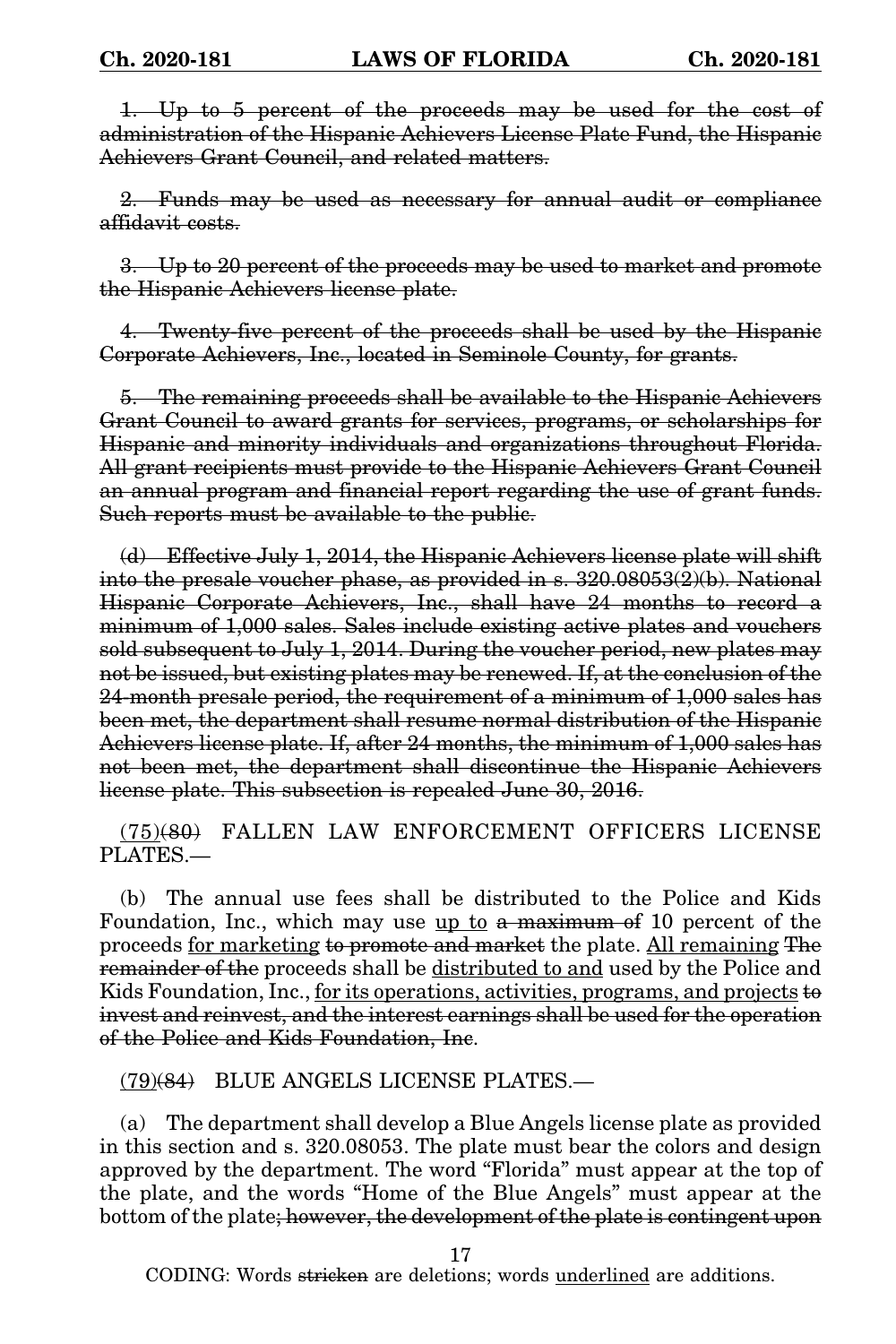the enactment of legislation creating an annual use fee under s. 320.08056 for the Blue Angels license plate.

(80) DUCKS UNLIMITED LICENSE PLATES.—

(a) The department shall develop a Ducks Unlimited license plate as provided in this section and s. 320.08053. The plate must bear the colors and design approved by the department. The word "Florida" must appear at the top of the plate, and the words "Conserving Florida Wetlands" must appear at the bottom of the plate.

(b) The annual use fees from the sale of the plate shall be distributed to Ducks Unlimited, Inc., a nonprofit corporation under s.  $501(c)(3)$  of the Internal Revenue Code, to be used as follows:

1. Up to 5 percent of the proceeds may be used for administrative costs and marketing of the plate.

2. At least 95 percent of the proceeds shall be used in this state to support the mission and efforts of Ducks Unlimited, Inc., to conserve, restore, and manage Florida wetlands and associated habitats for the benefit of waterfowl, other wildlife, and people.

(81) AUBURN UNIVERSITY LICENSE PLATES.—

(a) The department shall develop an Auburn University license plate as provided in this section and s. 320.08053. The plate must bear the colors and design approved by the department. The word "Florida" must appear at the top of the plate, and the words "War Eagle" must appear at the bottom of the plate.

(b) The annual use fees from the sale of the plate shall be distributed annually as follows:

1. Up to 10 percent of the moneys raised from the sale of the plates may be used for continuing marketing and promotion of the plates by the Tampa Bay Auburn Club.

2. In each school district that has a district prekindergarten through grade 12 public school foundation or a direct-support organization, the moneys raised in that school district through the sale of Auburn University license plates must be distributed to the foundation or organization for enhancing educational programs.

3. In each school district that does not have a district prekindergarten through grade 12 public school foundation or a direct-support organization, the moneys raised in that school district through the sale of Auburn University license plates must be distributed to the district school board and must be used at the discretion of the board for enhancing educational programs.

18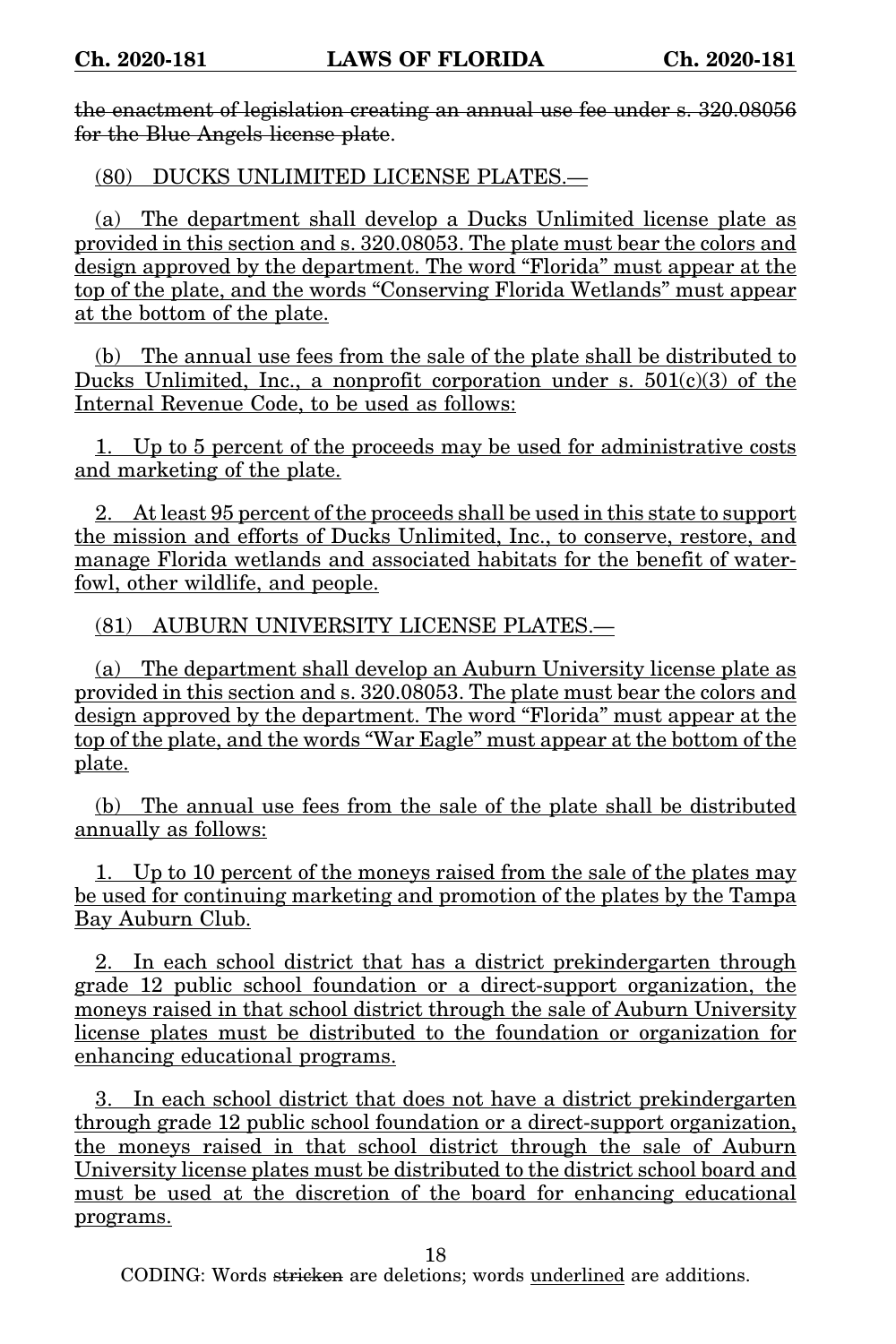(82) BEAT CHILDHOOD CANCER LICENSE PLATES.—

(a) The department shall develop a Beat Childhood Cancer license plate as provided in this section and s. 320.08053. The plate must bear the colors and design approved by the department. The word "Florida" must appear at the top of the plate, and the words "Beat Childhood Cancer" must appear at the bottom of the plate.

(b) The annual use fees from the sale of the plate shall be distributed as follows:

1. Seventy-five percent of the proceeds shall be distributed to Beat Nb, Inc., which may use up to 10 percent of its proceeds for administrative costs directly associated with the operation of the corporation and for marketing and promoting the plate. All remaining proceeds shall be used by the corporation to fund pediatric cancer treatment and research.

2. Twenty-five percent of the proceeds shall be distributed to the Ryan Callahan Foundation, Inc., a nonprofit corporation under s.  $501(c)(3)$  of the Internal Revenue Code. Its proceeds shall be used by the corporation to fund pediatric cancer treatment and research.

(83) WALT DISNEY WORLD LICENSE PLATES.—

(a) The department shall develop a Walt Disney World license plate as provided in this section and s. 320.08053. The plate must bear the colors and design approved by the department. The word "Florida" must appear at the top of the plate, and the words "Walt Disney World" must appear at the bottom of the plate.

(b) The annual use fees from the sale of the plate shall be distributed to the Make-A-Wish Foundation of Central and Northern Florida, Inc., a nonprofit organization under s.  $501(c)(3)$  of the Internal Revenue Code. Up to 10 percent of the proceeds from the sale of such plates may be used for administrative and marketing costs. All remaining proceeds from the annual use fees shall be used by the Make-a-Wish Foundation of Central and Northern Florida, Inc., for activities and programs for families with critically ill children.

(84) FLORIDA 4-H LICENSE PLATES.—

(a) The department shall develop a Florida 4-H license plate as provided in this section and s. 320.08053. The plate must bear the colors and design approved by the department. The word "Florida" must appear at the top of the plate, and the term "4-H" must appear at the bottom of the plate.

(b) The annual use fees from the sale of the plate shall be distributed to Florida 4-H and used for the following purposes:

1. Up to 10 percent of the fees may be used for administrative and marketing costs of the plate.

19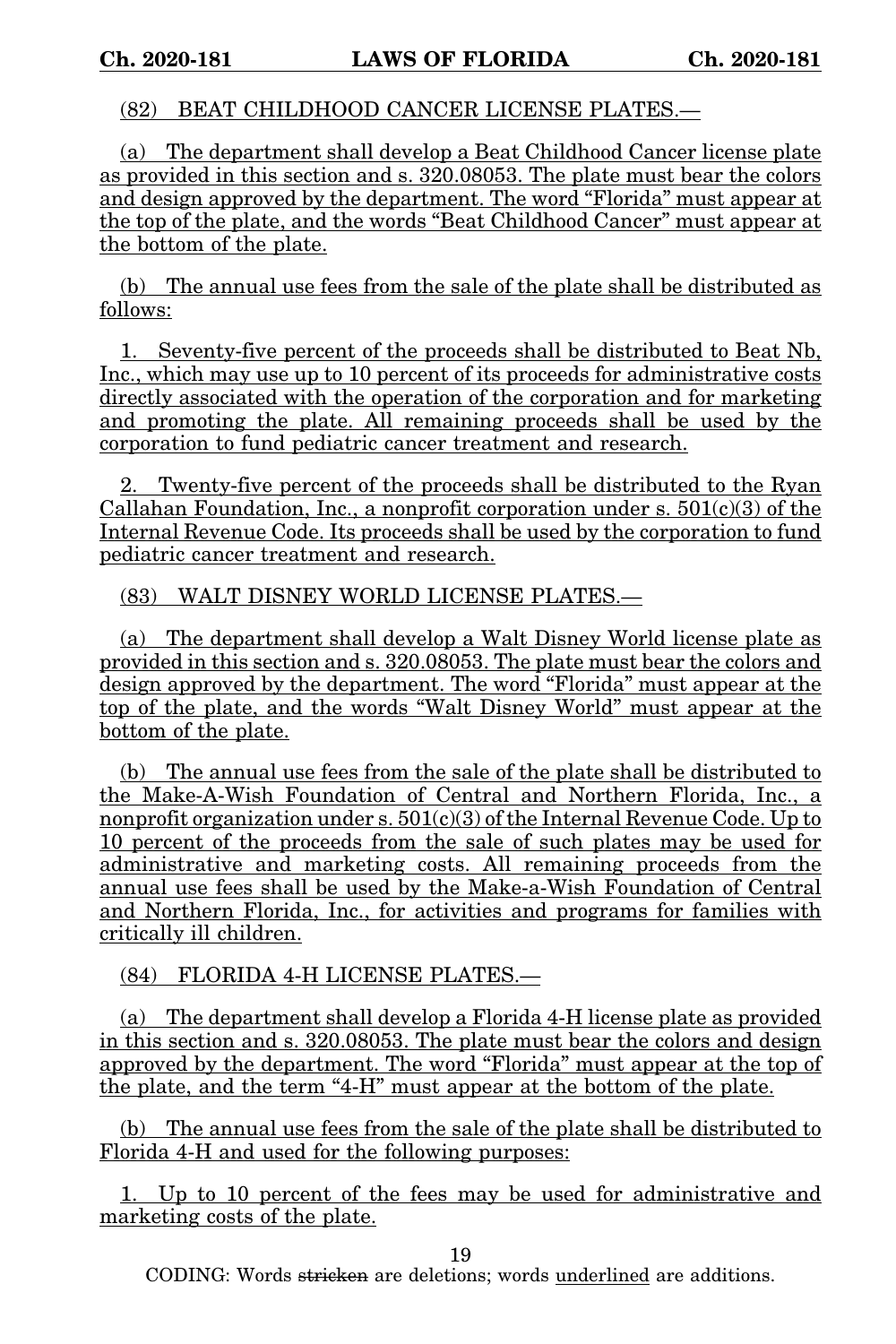Twenty percent must be used to support leadership development in this state, including leadership development programs operated by 4-H University, state agencies, and the Legislature.

3. Twenty percent must be used to support competitive teams in this state.

4. The remainder must be used to support Florida 4-H camps under the Florida 4-H program as designated by the University of Florida.

(85) DONATE LIFE FLORIDA LICENSE PLATES.—

(a) The department shall develop a Donate Life Florida license plate as provided in this section and s. 320.08053. The plate must bear the colors and design approved by the department. The word "Florida" must appear at the top of the plate, and the words "Donors Save Lives" must appear at the bottom of the plate.

(b) The annual use fees from the sale of the plate shall be distributed to Donate Life Florida, which may use up to 10 percent of the proceeds for marketing and administrative costs. All remaining proceeds from the annual use fees shall be used by Donate Life Florida to educate Florida residents on the importance of organ, tissue, and eye donation and for the continued maintenance of the Joshua Abbott Organ and Tissue Donor Registry.

(86) FLORIDA STATE BEEKEEPERS ASSOCIATION LICENSE PLATES.—

(a) The department shall develop a Florida State Beekeepers Association license plate as provided in this section and s. 320.08053. The plate must bear the colors and design approved by the department. The word "Florida" must appear at the top of the plate, and the words "Save the Bees" must appear at the bottom of the plate.

(b) The annual use fees shall be distributed to the Florida State Beekeepers Association, a Florida nonprofit corporation. The Florida State Beekeepers Association may use up to 10 percent of the proceeds for administrative, promotional, and marketing costs of the license plate.

(c) All remaining proceeds shall be distributed to the Florida State Beekeepers Association and shall be used to raise awareness of the importance of beekeeping to Florida agriculture by funding honeybee research, education, outreach, and husbandry. The Florida State Beekeepers Association board of managers must approve and is accountable for all such expenditures.

(87) ROTARY LICENSE PLATES.—

(a) The department shall develop a Rotary license plate as provided in this section and s. 320.08053. The plate must bear the colors and design

20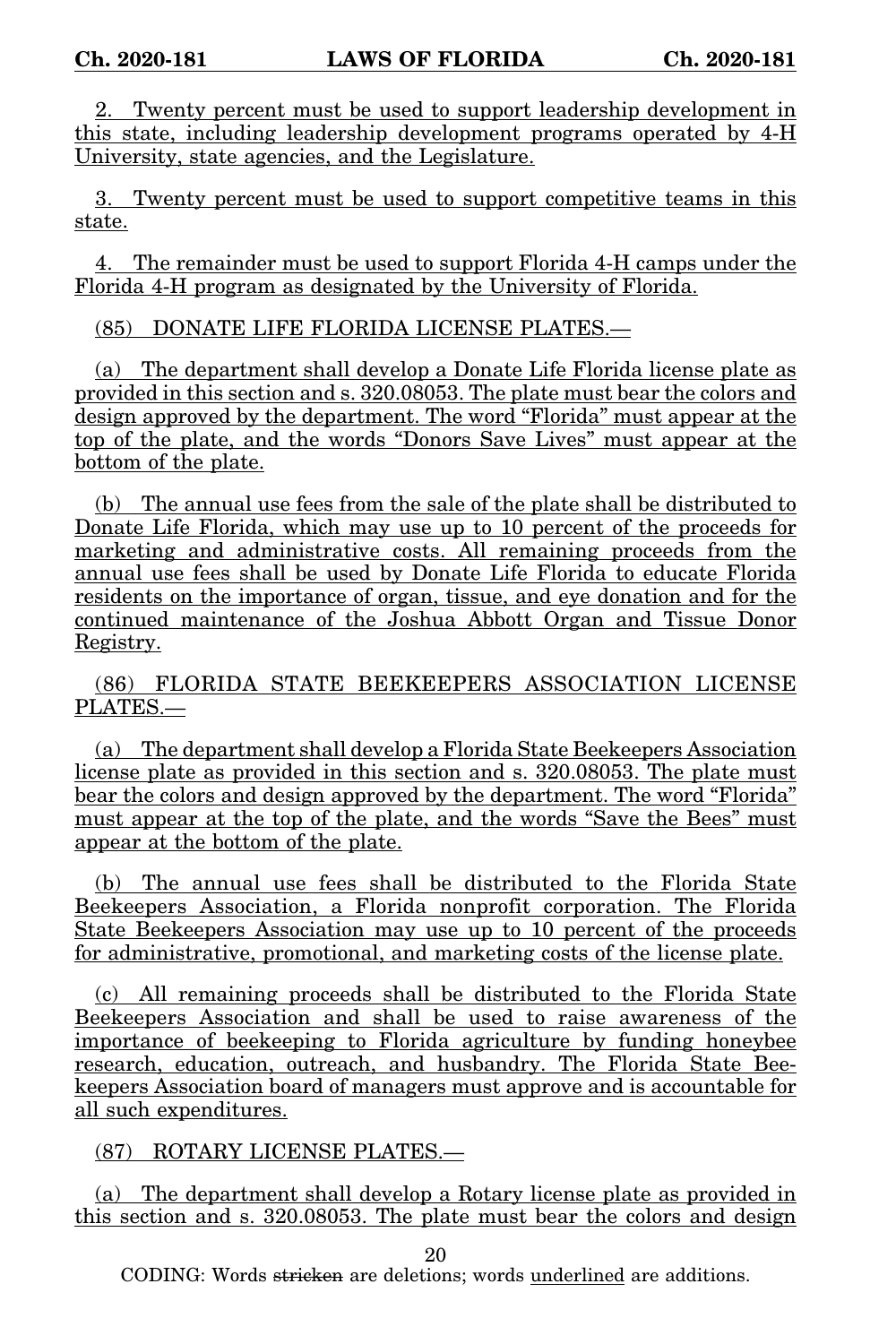approved by the department. The word "Florida" must appear at the top of the plate, and the word "Rotary" must appear on the bottom of the plate. The license plate must bear the Rotary International wheel emblem.

(b) The annual use fees shall be distributed to the Community Foundation of Tampa Bay, Inc., to be used as follows:

1. Up to 10 percent of the proceeds may be used for administrative costs and for marketing of the plate.

2. Ten percent of the proceeds shall be distributed to Rotary's Camp Florida for direct support to all programs and services provided to children with special needs who attend the camp.

3. All remaining proceeds shall be distributed, proportionally based on sales, to each Rotary district in the state in support of Rotary youth programs in Florida.

(88) HIGHWAYMEN LICENSE PLATES.—

(a) The department shall develop a Highwaymen license plate as provided in this section and s. 320.08053. The plate must bear the colors and design approved by the department. The word "Florida" must appear at the top of the plate, and the word "Highwaymen" must appear at the bottom of the plate.

(b) The annual use fees shall be distributed to the City of Fort Pierce, subject to a city resolution designating the city as the fiscal agent of the license plate. The city may use up to 10 percent of the proceeds for administrative costs and marketing of the plate and shall use the remainder of the proceeds as follows:

1. Before completion of construction of the Highwaymen Museum and African-American Cultural Center, the city shall distribute at least 15 percent of the proceeds to the St. Lucie Education Foundation, Inc., to fund art education and art projects in public schools within St. Lucie County. All remaining proceeds shall be used by the city to fund the construction of the Highwaymen Museum and African-American Cultural Center.

2. Upon completion of construction of the Highwaymen Museum and African-American Cultural Center, the city shall distribute at least 10 percent of the proceeds to the St. Lucie Education Foundation, Inc., to fund art education and art projects in public schools within St. Lucie County. All remaining proceeds shall be used by the city to fund the day-to-day operations of the Highwaymen Museum and African-American Cultural Center.

(89) DAN MARINO CAMPUS LICENSE PLATES.—

(a) The department shall develop a Dan Marino Campus license plate as provided in this section and s. 320.08053. The plate must bear the colors and

21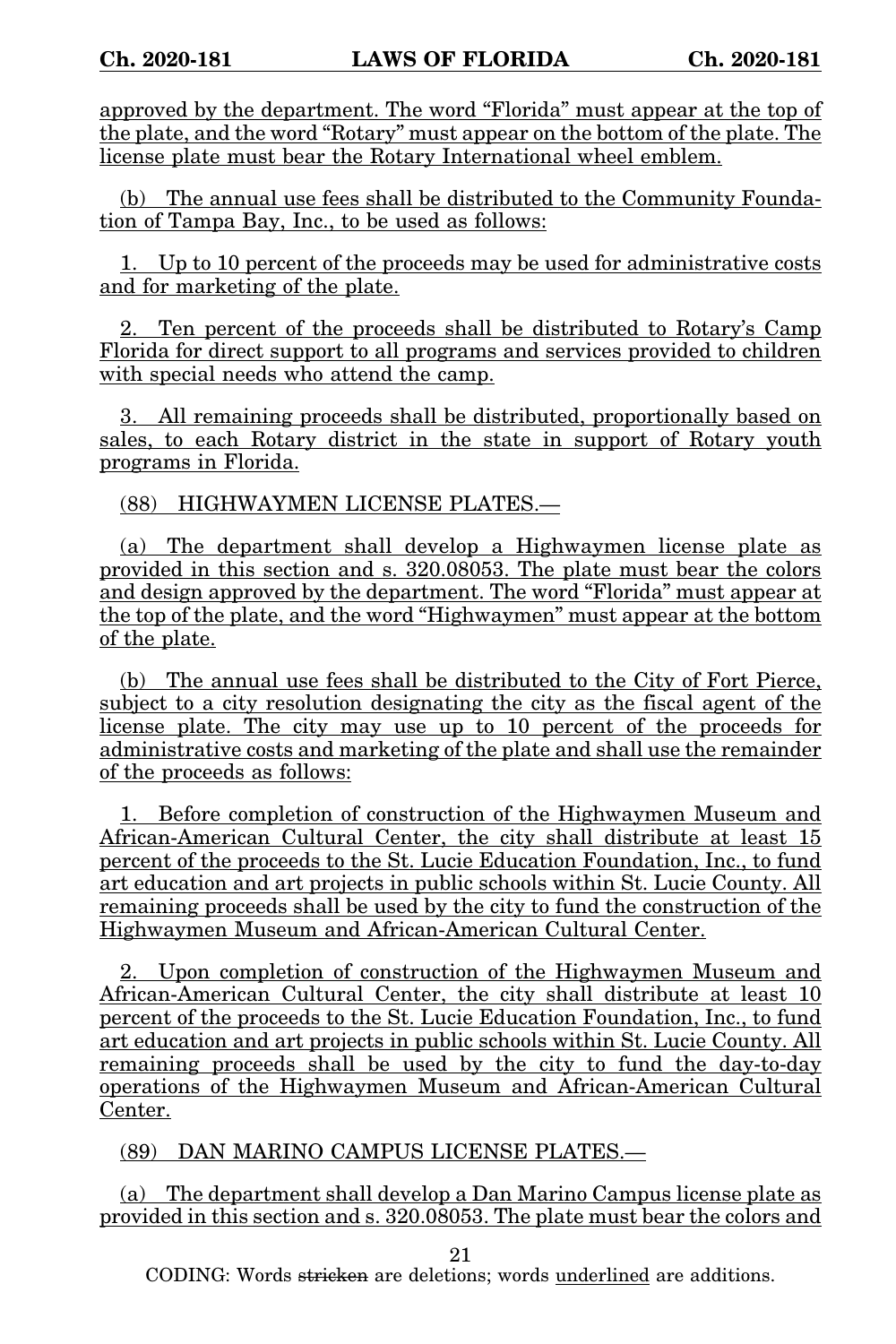design approved by the department. The word "Florida" must appear at the top of the plate, and the words "Marino Campus" must appear at the bottom of the plate.

(b) The annual use fees from the sale of the plate shall be distributed to the Dan Marino Foundation, a Florida nonprofit corporation, which may use up to 10 percent of the proceeds for administrative costs and marketing of the plate. All remaining proceeds shall be used by the Dan Marino Foundation to assist Floridians with developmental disabilities in becoming employed, independent, and productive and to promote and fund education scholarships and awareness of these services.

(90) ORLANDO CITY SOCCER CLUB LICENSE PLATES.—

(a) The department shall develop an Orlando City Soccer Club license plate as provided in paragraph  $(9)(a)$ .

(b) The annual use fees from the sale of the plate shall be distributed and used as provided in paragraph (9)(b).

# (91) DAUGHTERS OF THE AMERICAN REVOLUTION LICENSE PLATES.—

(a) The department shall develop a Daughters of the American Revolution license plate as provided in this section and s. 320.08053. The plate must bear the colors and design approved by the department. The word "Florida" must appear at the top of the plate, and the words "Daughters of the American Revolution" must appear at the bottom of the plate.

(b) The annual use fees from the sale of the plate shall be distributed to the Daughters of the American Revolution, a nonprofit organization under s.  $501(c)(3)$  of the Internal Revenue Code. Up to 10 percent of the proceeds may be used for the promotion and marketing of the plate. The remainder of the proceeds shall be used within this state by the Daughters of the American Revolution, a nonpolitical volunteer women's service organization, to promote patriotism, preserve American history, and secure America's future through educational programs for local public and private K-12 students and scholarships and other educational funding for underprivileged children.

### (92) GADSDEN FLAG LICENSE PLATES.—

(a) The department shall develop a Gadsden Flag license plate as provided in this section and s. 320.08053. The design of the license plate must replicate the color, layout, and design of the Gadsden Flag. The word "Florida" must appear at the top of the plate, and the words "Don't Tread on Me" must appear at the bottom of the plate.

(b) The annual use fees shall be distributed to the Florida Veterans Foundation, a direct-support organization of the Department of Veterans' Affairs, and must be used to benefit veterans. Up to 10 percent of the

22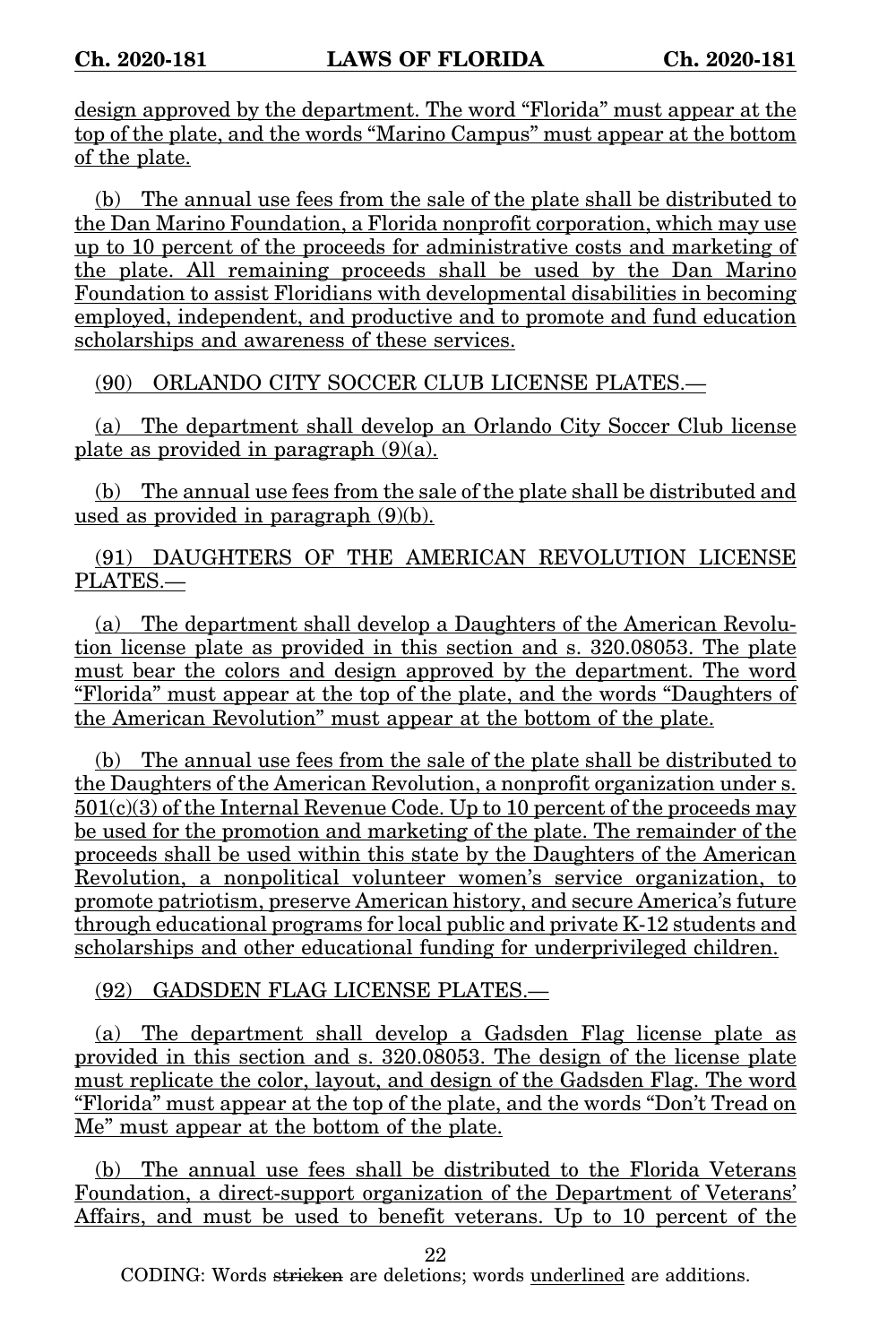proceeds may be used for continuing promotion and marketing of the license plate.

(93) AMERICA THE BEAUTIFUL LICENSE PLATES.—

(a) The department shall develop an America the Beautiful license plate as provided in this section and s. 320.08053. The plate must bear the colors and design approved by the department. The word "Florida" must appear at the top of the plate, and the words "America the Beautiful" must appear at the bottom of the plate.

(b) The annual use fees from the plate must be distributed to the America the Beautiful Fund as follows: 10 percent to offset administrative costs, marketing, and promotion of the plate and 90 percent for projects and programs teaching character, leadership, and service to Florida youth; the provision of supportive services and assistance to members of the military community; outdoor education advancing the ideal of self-sufficiency; wildlife conservation, including imperiled and managed species; the maintenance of historic or culturally important sites, buildings, structures, or objects; and the development and modification of playgrounds, recreational areas, or other outdoor amenities, including disability access.

# (94) EXPLORE OFF ROAD FLORIDA LICENSE PLATES.—

(a) The department shall develop an Explore Off Road Florida license plate as provided in this section and s. 320.08053. The plate must bear the colors and design approved by the department. The word "Florida" must appear at the top of the plate, and the words "Explore Off Road" must appear at the bottom of the plate.

(b) The annual use fees from the sale of the plate shall be distributed to the Florida Off Road Foundation, Inc., a nonprofit corporation under s. 501(c)(3) of the Internal Revenue Code. Up to 10 percent of the funds may be used for marketing of the plate, costs directly associated with creation of the plate, and administrative costs related to distribution of proceeds, including annual audit services and compliance affidavit costs. The remainder of the funds shall be used by the Florida Off Road Foundation, Inc., to fund qualified nonprofit organizations that protect and preserve Florida's natural off-road habitat; educate Floridians about responsible use of the off-road environment; support civilian volunteer programs to promote the use of offroad vehicles to assist law enforcement in situations such as search and rescue; support organized cleanups, trail maintenance, and restoration; or preserve Florida's off-road culture.

(95) AMERICAN EAGLE LICENSE PLATES.—

(a) The department shall develop an American Eagle license plate as provided in this section and s. 320.08053. The plate must bear the colors and design approved by the department. The word "Florida" must appear at the

23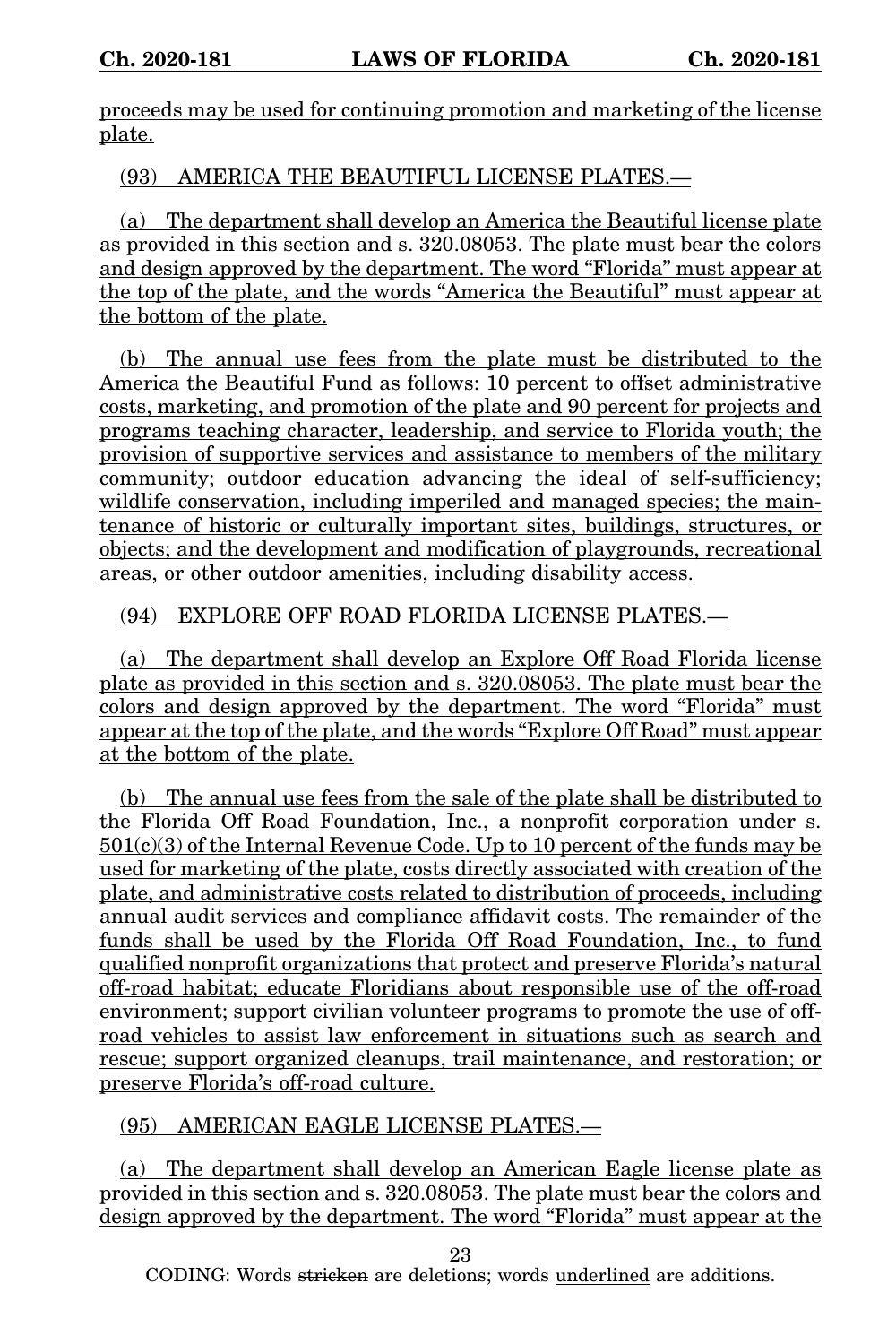top of the plate, and the words "In God We Trust" must appear at the bottom of the plate.

(b) The annual use fees from the sale of the plate shall be distributed to the American Eagle Foundation for deposit in the foundation's national endowment fund. Up to 10 percent of the funds received may be used for administrative costs and marketing of the plate. The American Eagle Foundation shall use the remainder of the proceeds to fund public education programs, rescue and care programs, and other conservation efforts in Florida that benefit bald eagles.

(96) GUARDIAN AD LITEM LICENSE PLATES.—

(a) The department shall develop a Guardian Ad Litem license plate as provided in this section and s. 320.08053. The plate must bear the colors and design approved by the department. The word "Florida" must appear at the top of the plate, and the words "Heartfelt Child Advocacy" must appear at the bottom of the plate.

(b) The annual use fees from the sale of the plate shall be distributed to the Florida Guardian Ad Litem Foundation, Inc., a direct-support organization and a nonprofit corporation under s.  $501(c)(3)$  of the Internal Revenue Code. Up to 10 percent of the proceeds may be used for administrative costs and the marketing of the plate. The remainder of the proceeds must be used in this state to support the mission and efforts of the statewide Guardian Ad Litem Program to represent abused, abandoned, and neglected children and advocate for their best interests; recruit and retain volunteer child advocates; and meet the unique needs of the dependent children the program serves.

(97) JUMBO SHRIMP LICENSE PLATES.—

(a) The department shall develop a Jumbo Shrimp license plate as provided in this section and s. 320.08053. The plate must bear the colors and design approved by the department. The word "Florida" must appear at the top of the plate, and the words "Jumbo Shrimp" must appear at the bottom of the plate.

(b) The annual use fees from the sale of the plate shall be distributed to St. Johns Riverkeeper, Inc., a nonprofit organization under  $s. 501(c)(3)$  of the Internal Revenue Code. Up to 10 percent of the proceeds may be used for the promotion and marketing of the plate. The remainder of the proceeds shall be used by St. Johns Riverkeeper, Inc., for programs and activities related to fulfilling its mission to protect and restore the health of the St. Johns River.

(98) THANK A LINEMAN LICENSE PLATES.—

(a) The department shall develop a Thank a Lineman license plate as provided in this section and s. 320.08053. The plate must bear the colors and design approved by the department. The word "Florida" must appear at the

24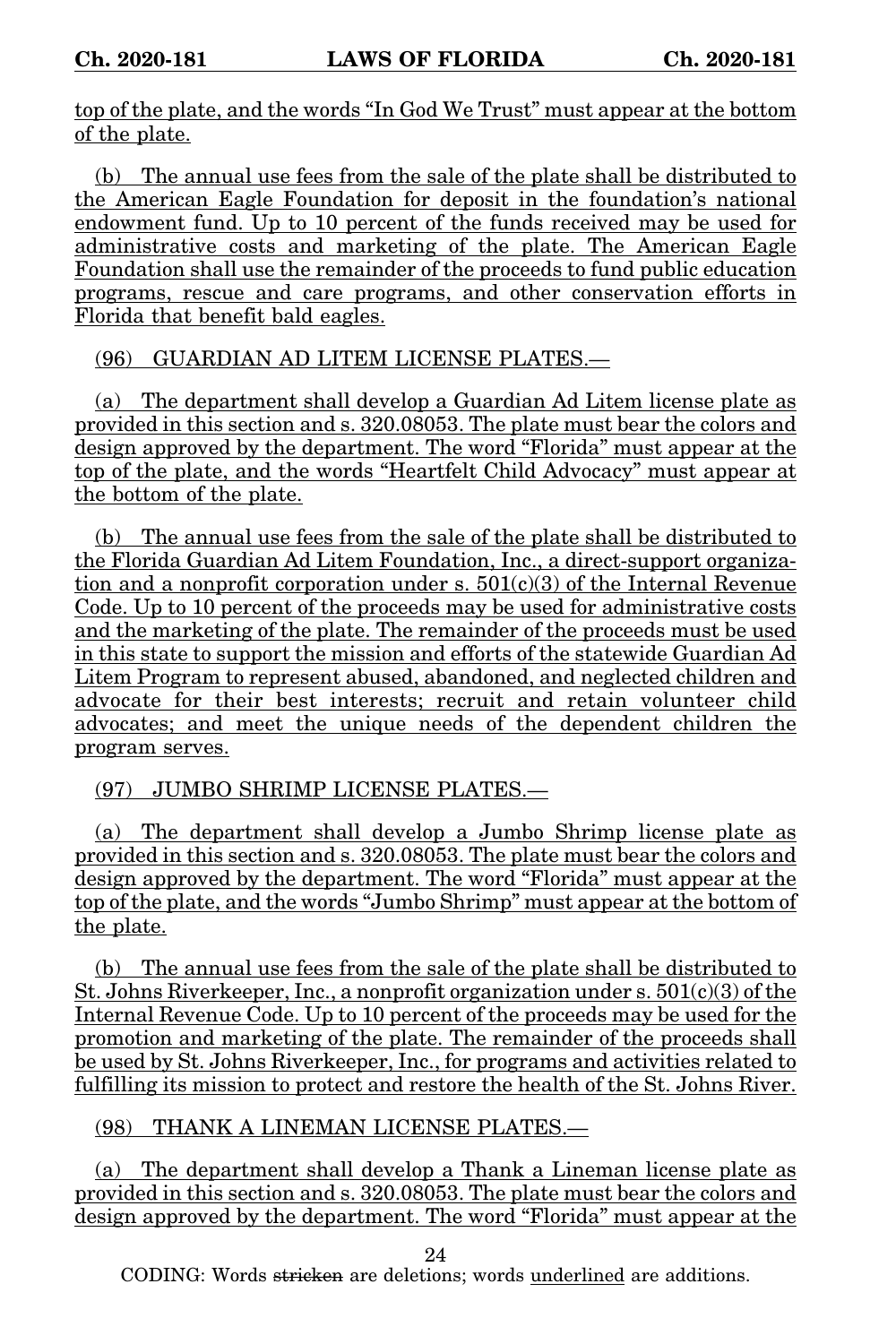top of the plate, and the words "Thank a Lineman" must appear at the bottom of the plate.

(b) The annual use fees from the sale of the plate shall be distributed to the Lake-Sumter State College Foundation, Inc., a nonprofit Florida corporation under s.  $501(c)(3)$  of the Internal Revenue Code, to fund scholarships for students enrolled in the Electrical Distribution Technology Program at Lake-Sumter State College. Up to 10 percent of the funds received by the Lake–Sumter State College Foundation, Inc., may be used for marketing of the plate and costs directly associated with the administration of the foundation.

(99) BEST BUDDIES LICENSE PLATES.—

(a) The department shall develop a Best Buddies license plate as provided in this section and s. 320.08053. The plate must bear the colors and design approved by the department. The word "Florida" must appear at the top of the plate, and the term "BestBuddies.org" must appear at the bottom of the plate.

(b) The annual use fees from the sale of the plate shall be distributed to Best Buddies International, Inc., a nonprofit corporation under s.  $501(c)(3)$  of the Internal Revenue Code, which may use up to 10 percent of the fees for administrative costs and marketing of the plate. The balance of the fees shall be used by Best Buddies International, Inc., to create opportunities for oneto-one friendships, integrated employment, leadership development, and inclusive living for individuals with intellectual and developmental disabilities.

(100) UNIVERSITY OF GEORGIA LICENSE PLATES.—

(a) The department shall develop a University of Georgia license plate as provided in this section and s. 320.08053. The plate must bear the colors and design approved by the department. The word "Florida" must appear at the top of the plate, and the words "The University of Georgia" must appear at the bottom of the plate.

(b) The annual use fees from the sale of the plate shall be distributed annually as follows:

1. Up to 10 percent of the moneys raised from the sale of the plates may be used for continuing marketing and promotion of the plates by the Georgia Bulldog Club of Jacksonville.

2. In each school district that has a district prekindergarten through grade 12 public school foundation or a direct-support organization, the moneys raised in that school district through the sale of University of Georgia license plates must be distributed to the foundation or organization for enhancing educational programs.

25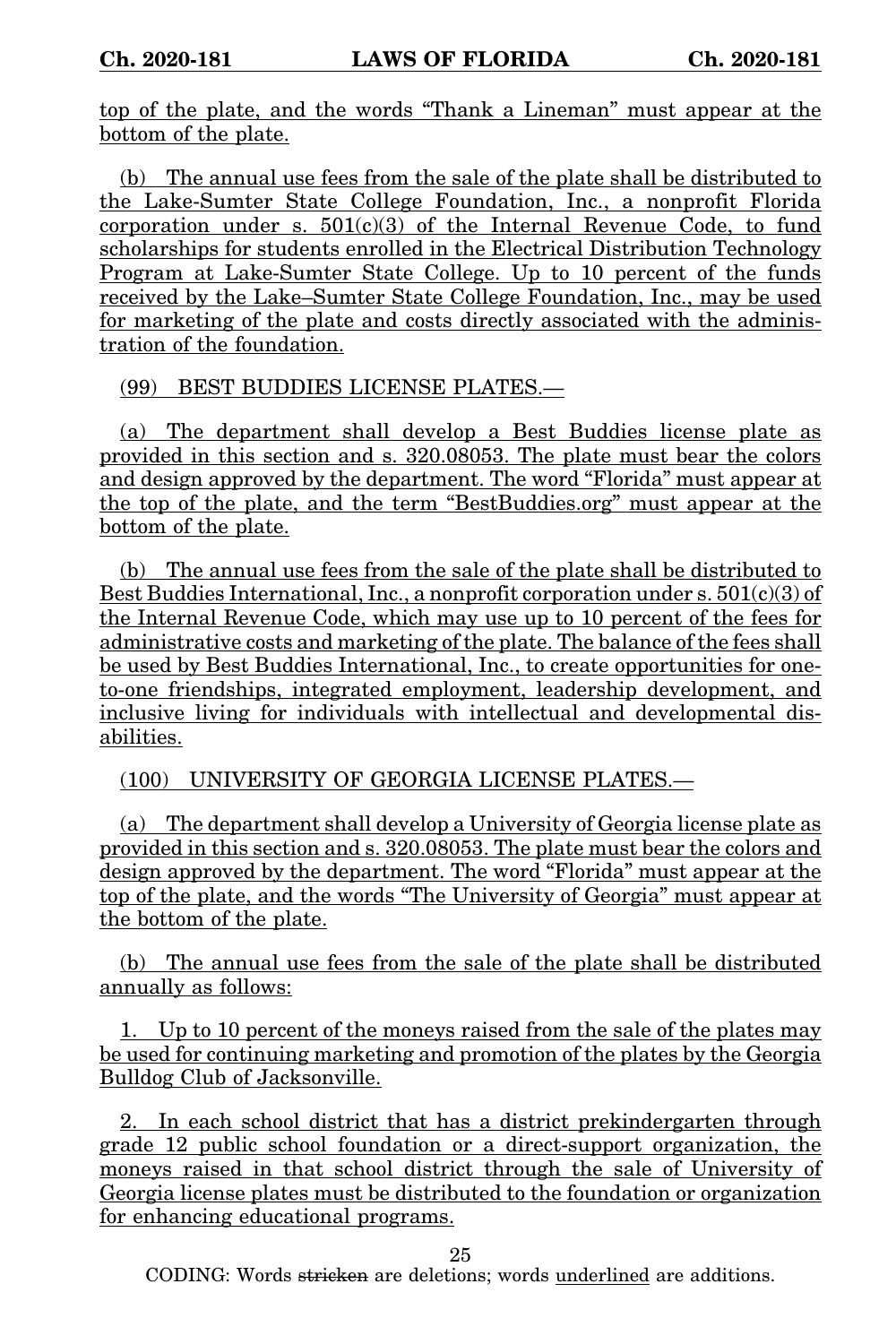3. In each school district that does not have a district prekindergarten through grade 12 public school foundation or a direct-support organization, the moneys raised in that school district through the sale of University of Georgia license plates must be distributed to the district school board and must be used at the discretion of the board for enhancing educational programs.

(101) DIVINE NINE LICENSE PLATES.—

(a) The department shall develop a Divine Nine license plate as provided in this section and s. 320.08053 using a standard template and a unique logo, graphic, or color for each of the organizations listed in sub-subparagraphs (b) 2.a.-i. The plate must bear the colors and design approved by the department, and must include the official logo, graphic, or color as appropriate for each organization. The word "Florida" must appear at the top of the plate, and the words "Divine Nine" must appear at the bottom of the plate.

(b) The annual use fees from the sale of the plate shall be distributed as follows:

1. Five percent of the proceeds shall be distributed to the United Negro College Fund, Inc., for college scholarships for Florida residents attending Florida's historically black colleges and universities.

2. The remaining 95 percent of the proceeds shall be distributed to one of the following organizations as selected by the purchaser of the plate who shall receive a license plate with the logo, graphic, or color associated with the appropriate recipient organization:

a. Alpha Phi Alpha Fraternity, Inc.

(I) Eighty-five percent shall be distributed to the Florida Federation of Alpha Chapters, Inc., to promote community awareness and action through educational, economic, and cultural service activities within this state.

(II) Ten percent shall be distributed to the Florida Federation of Alpha Chapters, Inc., solely for the marketing of the plate.

b. Alpha Kappa Alpha Sorority, Inc.

(I) Eighty-five percent shall be distributed to the Alpha Kappa Alpha Educational Advancement Foundation, Inc., to promote community awareness and action through educational, economic, and cultural service activities within this state.

(II) Ten percent shall be distributed to the Alpha Kappa Alpha Educational Advancement Foundation, Inc., solely for the marketing of the plate.

c. Kappa Alpha Psi Fraternity, Inc.

26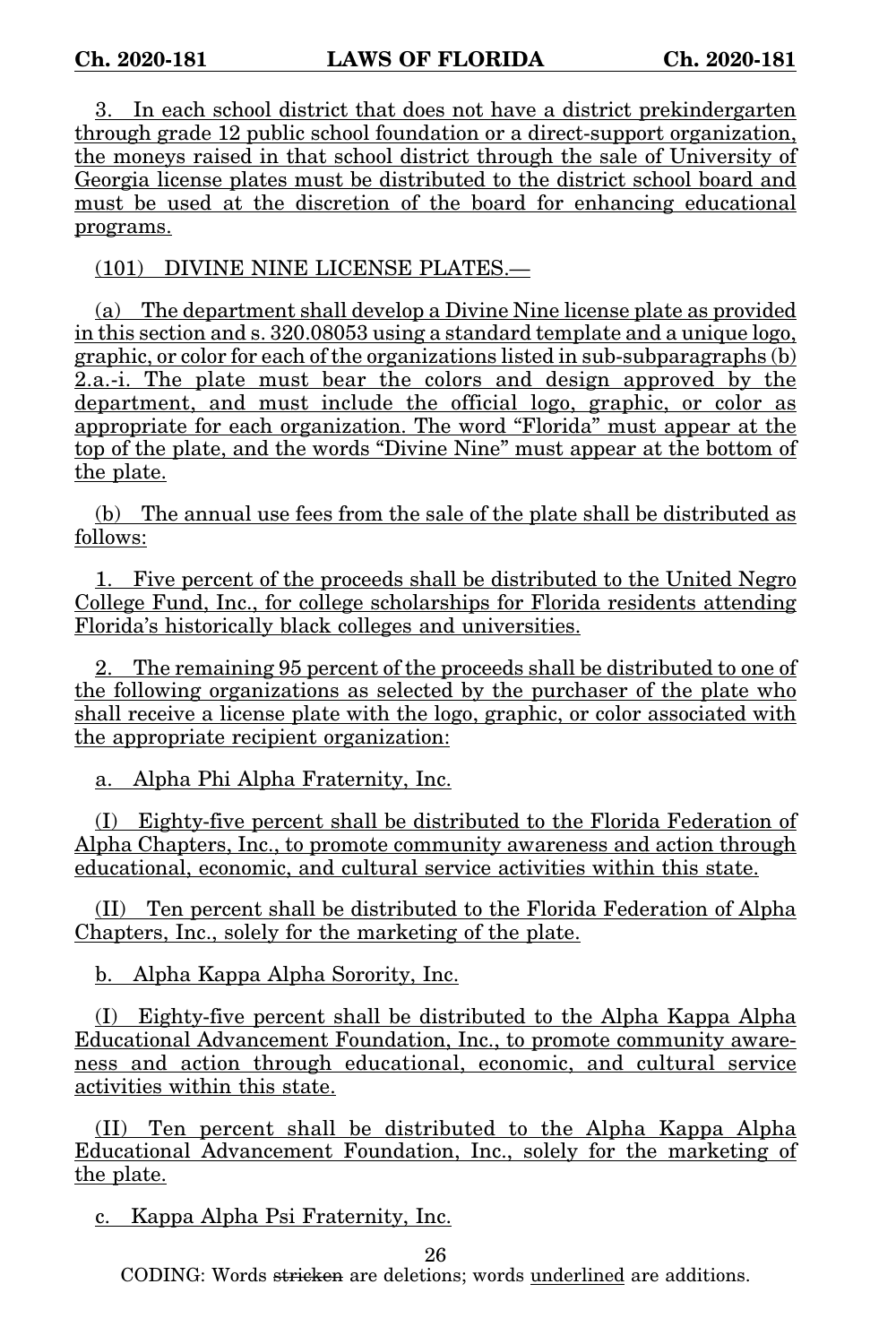(I) Eighty-five percent shall be distributed to the Southern Province of Kappa Alpha Psi Fraternity, Inc., to promote community awareness and action through educational, economic, and cultural service activities within this state.

(II) Ten percent shall be distributed to the Southern Province of Kappa Alpha Psi Fraternity, Inc., solely for the marketing of the plate.

d. Omega Psi Phi Fraternity, Inc.

(I) Eighty-five percent shall be distributed to the State of Florida Omega Friendship Foundation, Inc., to promote community awareness and action through educational, economic, and cultural service activities within this state.

(II) Ten percent shall be distributed to the State of Florida Omega Friendship Foundation, Inc., solely for the marketing of the plate.

e. Delta Sigma Theta Sorority, Inc.

(I) Eighty-five percent shall be distributed to the Delta Research and Educational Foundation, Inc., to promote community awareness and action through educational, economic, and cultural service activities within this state.

(II) Ten percent shall be distributed to the Delta Research and Educational Foundation, Inc., solely for the marketing of the plate.

f. Phi Beta Sigma Fraternity, Inc.

(I) Eighty-five percent shall be distributed to the TMB Charitable Foundation, Inc., to promote community awareness and action through educational, economic, and cultural service activities within this state.

(II) Ten percent shall be distributed to the TMB Charitable Foundation, Inc., solely for the marketing of the plate.

g. Zeta Phi Beta Sorority, Inc.

(I) Eighty-five percent shall be distributed to the Florida Pearls, Inc., to promote community awareness and action through educational, economic, and cultural service activities within this state.

(II) Ten percent shall be distributed to the Florida Pearls, Inc., solely for the marketing of the plate.

h. Sigma Gamma Rho Sorority, Inc.

(I) Eighty-five percent shall be distributed to the Sigma Gamma Rho Sorority National Education Fund, Inc., to promote community awareness and action through educational, economic, and cultural service activities within this state.

27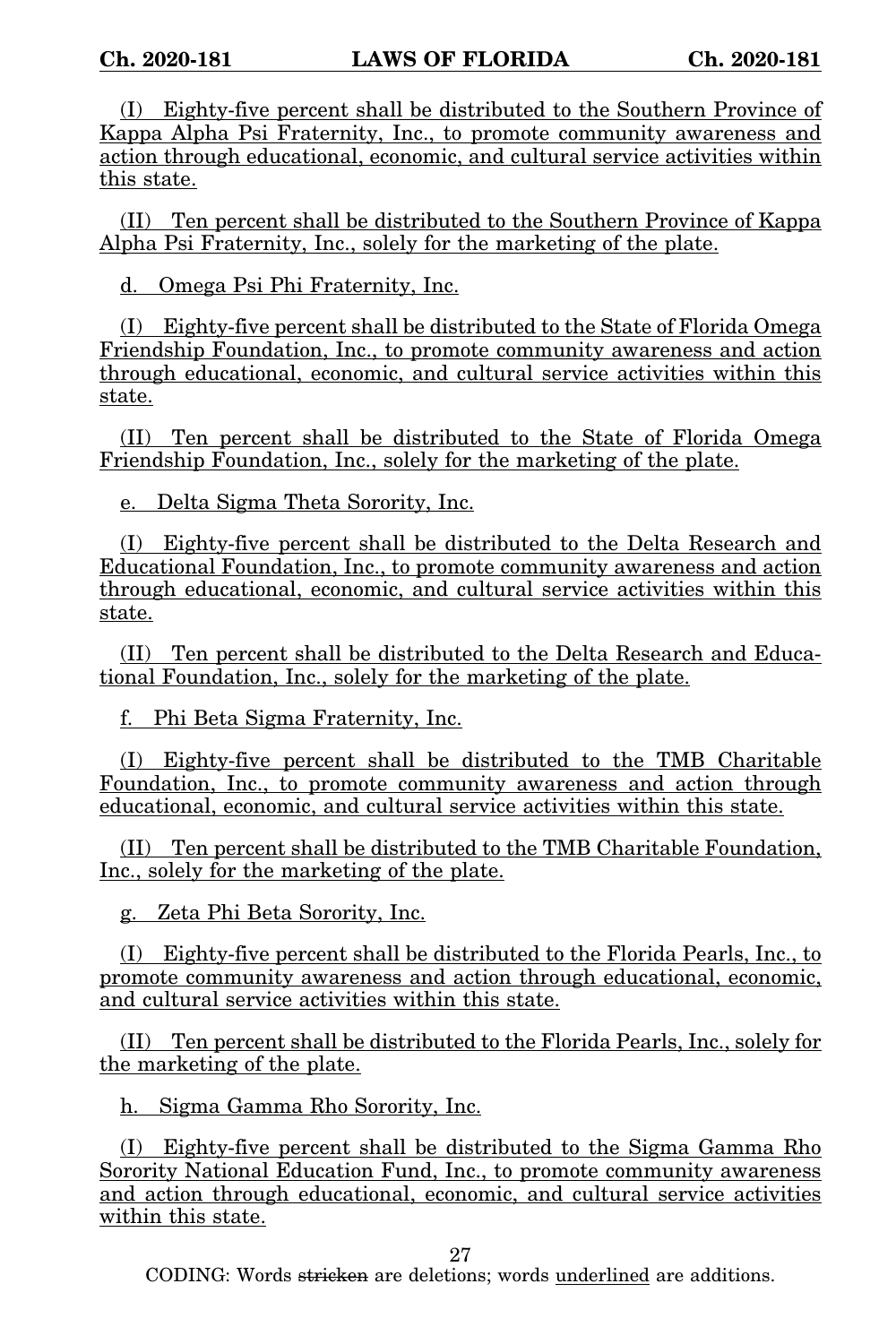(II) Ten percent shall be distributed to the Sigma Gamma Rho Sorority National Education Fund, Inc., solely for the marketing of the plate.

i. Iota Phi Theta Fraternity, Inc.

(I) Eighty-five percent shall be distributed to the National Iota Foundation, Inc., to promote community awareness and action through educational, economic, and cultural service activities within this state.

(II) Ten percent shall be distributed to the National Iota Foundation, Inc., solely for the marketing of the plate.

License plates created pursuant to this subsection shall have their plate sales combined for the purpose of meeting the minimum license plate sales threshold in s. 320.08056(8)(a) and for determining the license plate limit in s. 320.08053(3)(b). License plates created pursuant to this subsection must be ordered directly from the department.

(102) FLORIDA BAY FOREVER LICENSE PLATES.—

(a) The department shall develop a Florida Bay Forever license plate as provided in this section and s. 320.08053. The plate must bear the colors and design approved by the department. The word "Florida" must appear at the top of the plate, and the words "Florida Bay Forever" must appear at the bottom of the plate.

(b) The annual use fees from the sale of the plate shall be distributed to the Florida National Park Association, Inc., which may use up to 10 percent of the proceeds for administrative costs and marketing of the plate. All remaining proceeds shall be used to supplement the Everglades National Park's budgets and to support educational, interpretive, historical, and scientific research relating to the Everglades National Park.

(103) BONEFISH AND TARPON TRUST LICENSE PLATES.—

(a) The department shall develop a Bonefish and Tarpon Trust license plate as provided in this section and s. 320.08053. The plate must bear the colors and design approved by the department. The word "Florida" must appear at the top of the plate, and the words "Bonefish and Tarpon Trust" must appear at the bottom of the plate.

(b) The annual use fees from the sale of the plate shall be distributed to the Bonefish and Tarpon Trust, which may use up to 10 percent of the proceeds to promote and market the license plate. All remaining proceeds shall be used to conserve and enhance Florida bonefish and tarpon fisheries and their respective environments through stewardship, research, education, and advocacy.

(104) COASTAL CONSERVATION ASSOCIATION LICENSE PLATES.—

28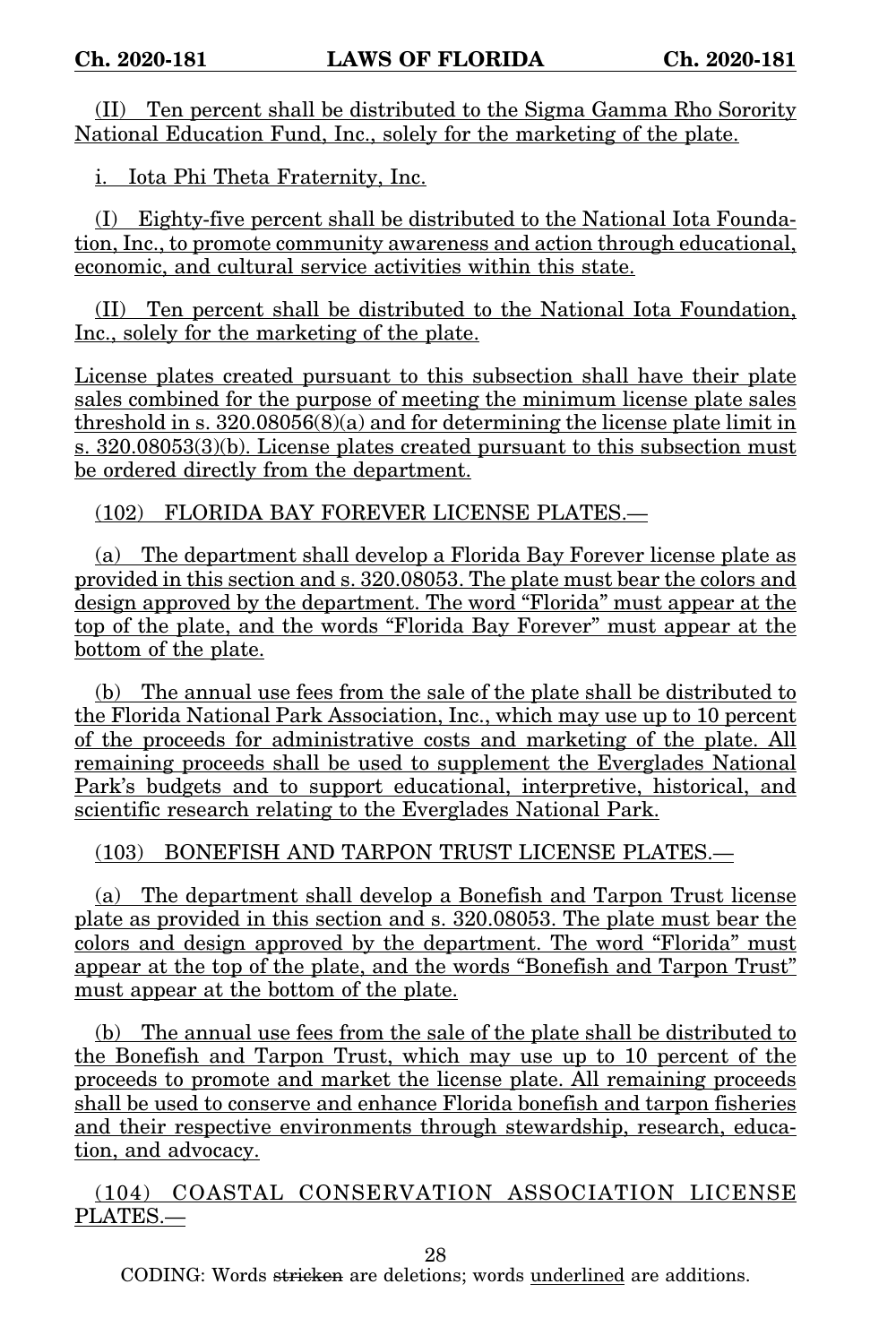(a) The department shall develop a Coastal Conservation Association license plate as provided in this section and s. 320.08053. The plate must bear the colors and design approved by the department. The word "Florida" must appear at the top of the plate, and the words "Conserve Florida's Fisheries" must appear at the bottom of the plate.

(b) The annual use fees from the sale of the plate shall be distributed to Coastal Conservation Association Florida, a nonprofit corporation under s. 501(c)(3) of the Internal Revenue Code, to be used as follows:

1. Up to 10 percent of the proceeds may be used for administrative costs and to promote and market the plate.

2. The remainder of the proceeds shall be used to support the mission and efforts of Coastal Conservation Association Florida for habitat enhancement and restoration, saltwater fisheries conservation, and education; to advise the public on the conservation of marine resources; and to promote and enhance the present and future availability of those coastal resources for the benefit and enjoyment of the general public.

(105) JOHNSON AND WALES UNIVERSITY LICENSE PLATES.—

(a) The department shall develop a Johnson and Wales University license plate as provided in this section and s. 320.08053. The plate must bear the colors and design approved by the department. The word "Florida" must appear at the top of the plate, the words "Johnson and Wales University" must appear at the bottom of the plate, and the official Johnson and Wales University logo must appear on the left side of the plate.

(b) The license plate annual use fees shall be distributed to Johnson and Wales University-North Miami, which may use up to 10 percent of the proceeds to promote and market the plate. The remainder of the proceeds shall be used by Johnson and Wales University-North Miami, a Johnson and Wales University organization under s.  $501(c)(3)$  of the Internal Revenue Code, to fund its charitable activities, including, but not limited to, student need-based scholarships.

(106) FLORIDA STANDS WITH ISRAEL LICENSE PLATES.—

(a) The department shall develop a Florida Stands with Israel license plate as provided in this section and s. 320.08053. The plate must bear the colors and design approved by the department. The word "Florida" must appear at the top of the plate, and the words "Florida Stands with Israel" must appear at the bottom of the plate.

(b) The annual use fees from the sale of the plate must be distributed to the Hatzalah of Miami-Dade, Inc., to be used as follows:

1. Ten percent must be used solely for the promotion and marketing of the plate.

29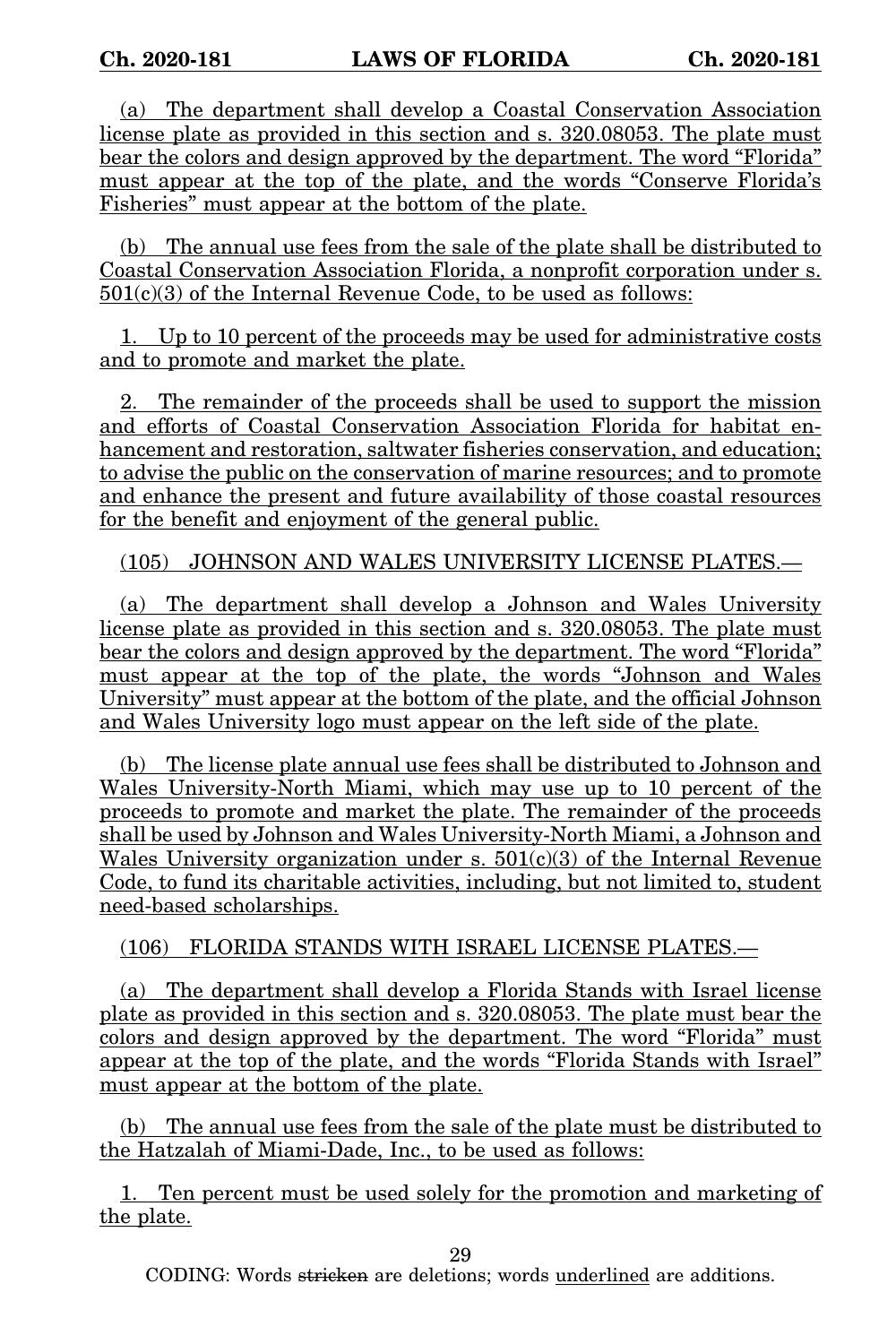2. Ninety percent must be used by Hatzalah of Miami-Dade, Inc., to assist in training and deploying first responders to expedite emergency response.

(107) GIVE KIDS THE WORLD LICENSE PLATES.—

(a) The department shall develop a Give Kids The World license plate as provided in this section and s. 320.08053. The plate must bear the colors and design approved by the department. The word "Florida" must appear at the top of the plate, and the words "Give Kids The World" must appear at the bottom of the plate.

(b) The annual use fees from the sale of the plate shall be distributed to Give Kids The World, Inc., a nonprofit organization under s.  $501(c)(3)$  of the Internal Revenue Code. Up to 10 percent of the proceeds may be used for the promotion and marketing of the plate. The remainder of the proceeds shall be used by Give Kids The World, Inc., to support their mission of providing week-long, cost-free vacations to children with critical illnesses and their families.

(108) MARINE CORPS LEAGUE LICENSE PLATES.—

(a) The department shall develop a Marine Corps League license plate as provided in this section and s. 320.08053. The plate must bear the colors and design approved by the department. The word "Florida" must appear at the top center of the plate, and the words "Marine Corps League" must appear at the bottom of the plate.

(b) The annual use fees from the sale of the plate shall be distributed to the Marine Corps League, Inc., Department of Florida as follows:

1. Up to 10 percent of the proceeds may be used for administrative costs and to promote and market the plate.

2. At least 15 percent shall be distributed to the Operations and Maintenance Trust Fund within the Department of Veterans' Affairs to be used to support program operations that benefit veterans or the operation, maintenance, or construction of domiciliary and nursing homes for veterans, subject to the requirements of chapter 216.

3. At least 40 percent shall be distributed to the Marine Corps League John Piazza Memorial Scholarship Fund to fund scholarships and assist Marine Corps Junior ROTC and Young Marine programs in this state.

4. At least 20 percent shall support the Marine Corps League efforts in disaster relief, aiding and rendering assistance to all Marines and former Marines and to their widows and orphans in this state.

5. At least 15 percent shall be distributed to the Injured Warriors Fund of Florida to assist those warriors injured in combat residing in this state.

30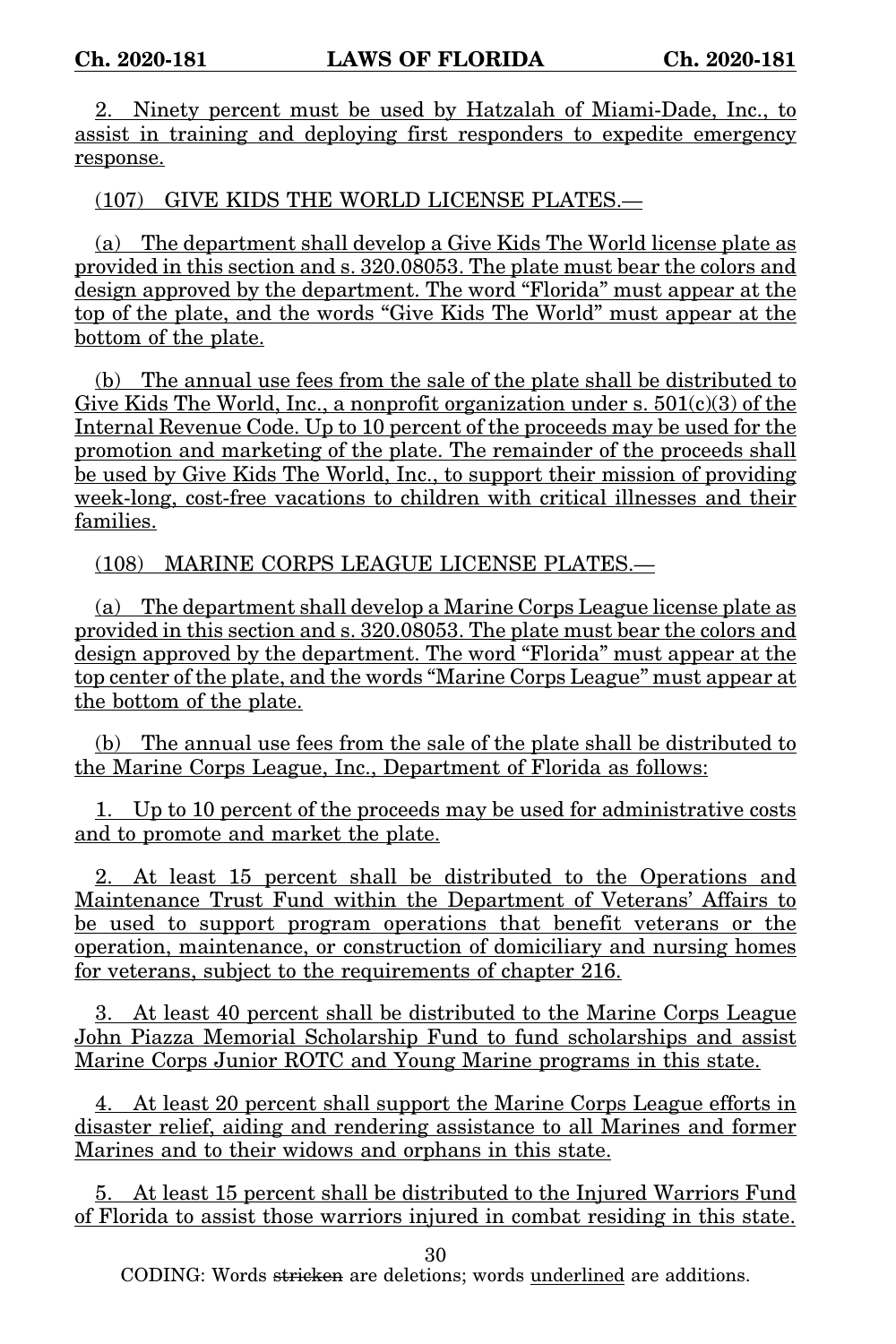### (109) K9S UNITED LICENSE PLATES.—

(a) The department shall develop a K9s United license plate as provided in this section and s. 320.08053. The plate must bear the colors and design approved by the department. The word "Florida" must appear at the top of the plate, and the words "K9s United" must appear at the bottom of the plate.

(b) The annual use fees from the sale of the plate shall be distributed to K9s United, Inc., a nonprofit organization under s.  $501(c)(3)$  of the Internal Revenue Code. Up to 10 percent of the proceeds may be used for the promotion and marketing of the plate. The remainder of the proceeds shall be used by K9s United, Inc., to support K9 units throughout the state.

(110) FLORIDA NATIVE LICENSE PLATES.—

(a) The department shall develop a Florida Native license plate as provided in this section and s. 320.08053. The word "Florida" must appear at the top of the plate, and the word "Native" must appear at the bottom of the plate. The plate must contain a camouflage background including leaves, flowers, or fronds of a minimum of five different Florida native plants.

(b)1. The department shall retain all annual use fees from the sale of the plate until all startup costs for developing and issuing the plate have been recovered.

2. Thereafter, the annual use fees from the sale of the plate shall be distributed to the Florida Native Plant Society, a Florida nonprofit corporation, which may use a maximum of 10 percent of the fees for administrative costs and to market and promote the plate. The balance of the fees shall be used by the Florida Native Plant Society to fulfill the mission of the Florida Native Plant Society, which is to restore and preserve native Florida plants on private and public lands through grants, education, and community projects.

(111) UNIVERSITY OF ALABAMA LICENSE PLATES.—

(a) The department shall develop a University of Alabama license plate as provided in this section and s. 320.08053. The plate must bear the colors and design approved by the department. The word "Florida" must appear at the top of the plate, and the words "Roll Tide" must appear at the bottom of the plate.

(b) The annual use fees from the sale of the plate shall be distributed annually as follows:

1. Up to 10 percent of the moneys raised from the sale of the plates may be used for continuing marketing and promotion of the plates by the Pensacola Bama Club.

31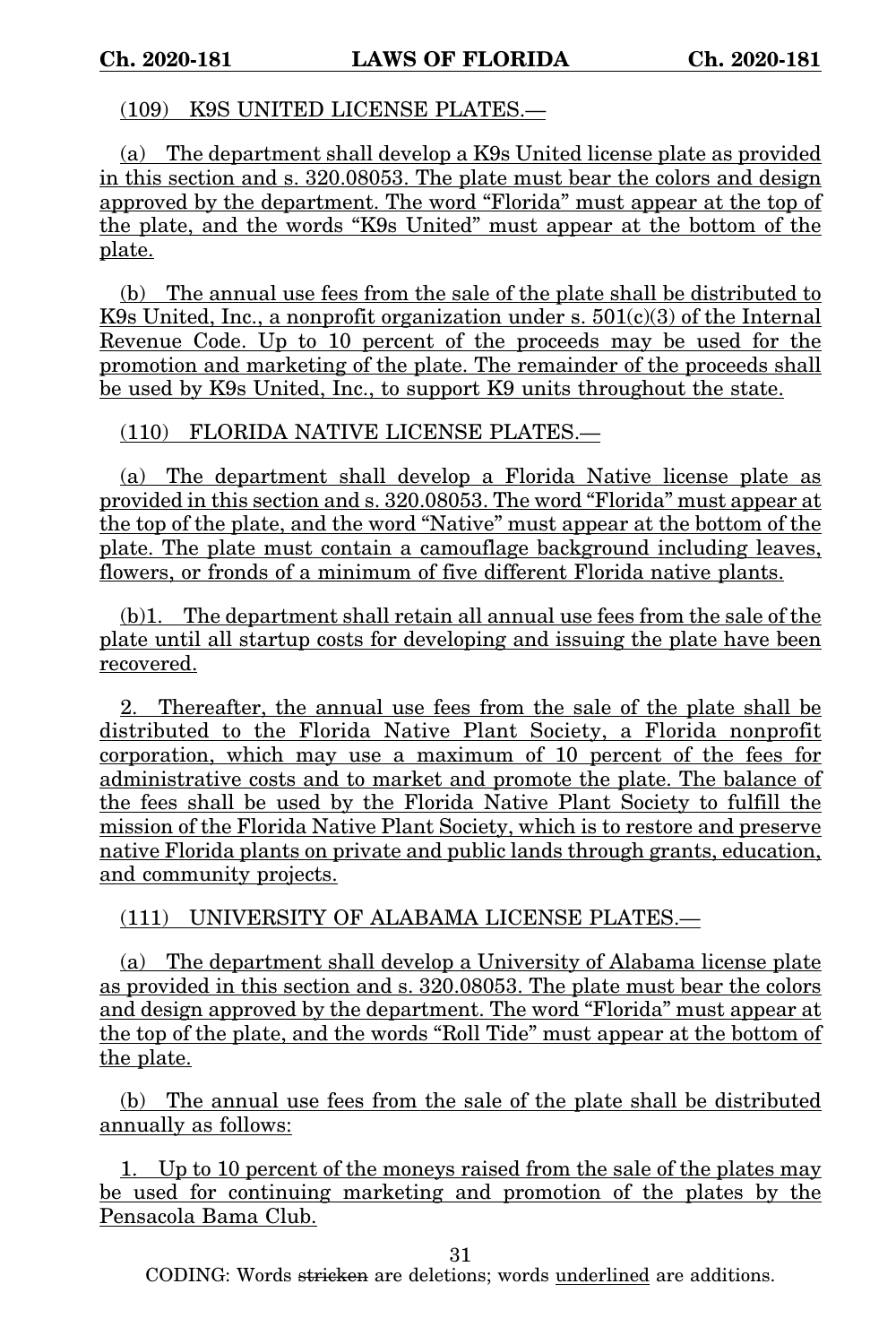2. In each school district that has a district prekindergarten through grade 12 public school foundation or a direct-support organization, the moneys raised in that school district through the sale of University of Alabama license plates must be distributed to the foundation or organization for enhancing educational programs.

3. In each school district that does not have a district prekindergarten through grade 12 public school foundation or a direct-support organization, the moneys raised in that school district through the sale of University of Alabama license plates must be distributed to the district school board and must be used at the discretion of the board for enhancing educational programs.

Section 9. Paragraph (b) of subsection (1) of section 320.08062, Florida Statutes, is amended to read:

320.08062 Audits and attestations required; annual use fees of specialty license plates.—

(1)

(b) Any organization not subject to audit pursuant to s. 215.97 shall annually attest, under penalties of perjury, that such proceeds were used in compliance with ss. 320.08056 and 320.08058. The attestation shall be made annually in a form and format determined by the department. In addition, the department shall audit any such organization every 3 years to ensure proceeds have been used in compliance with ss. 320.08056 and 320.08058.

Section 10. Paragraph (b) of subsection (4) of section 320.08068, Florida Statutes, is amended to read:

320.08068 Motorcycle specialty license plates.—

(4) A license plate annual use fee of \$20 shall be collected for each motorcycle specialty license plate. Annual use fees shall be distributed as follows:

(b) Twenty percent to Preserve Vision Prevent Blindness Florida.

Section 11. Subsections (5), (6), and (7) of section 320.0807, Florida Statutes, are amended to read:

320.0807 Special license plates for Governor and federal and state legislators.—

(5) Upon application by any current or former President of the Senate and payment of the fees prescribed by s. 320.0805, the department may issue a license plate stamped "Senate President" followed by the number assigned by the department or chosen by the applicant if it is not already in use. Upon application by any current or former Speaker of the House of Representatives and payment of the fees prescribed by s. 320.0805, the department may

32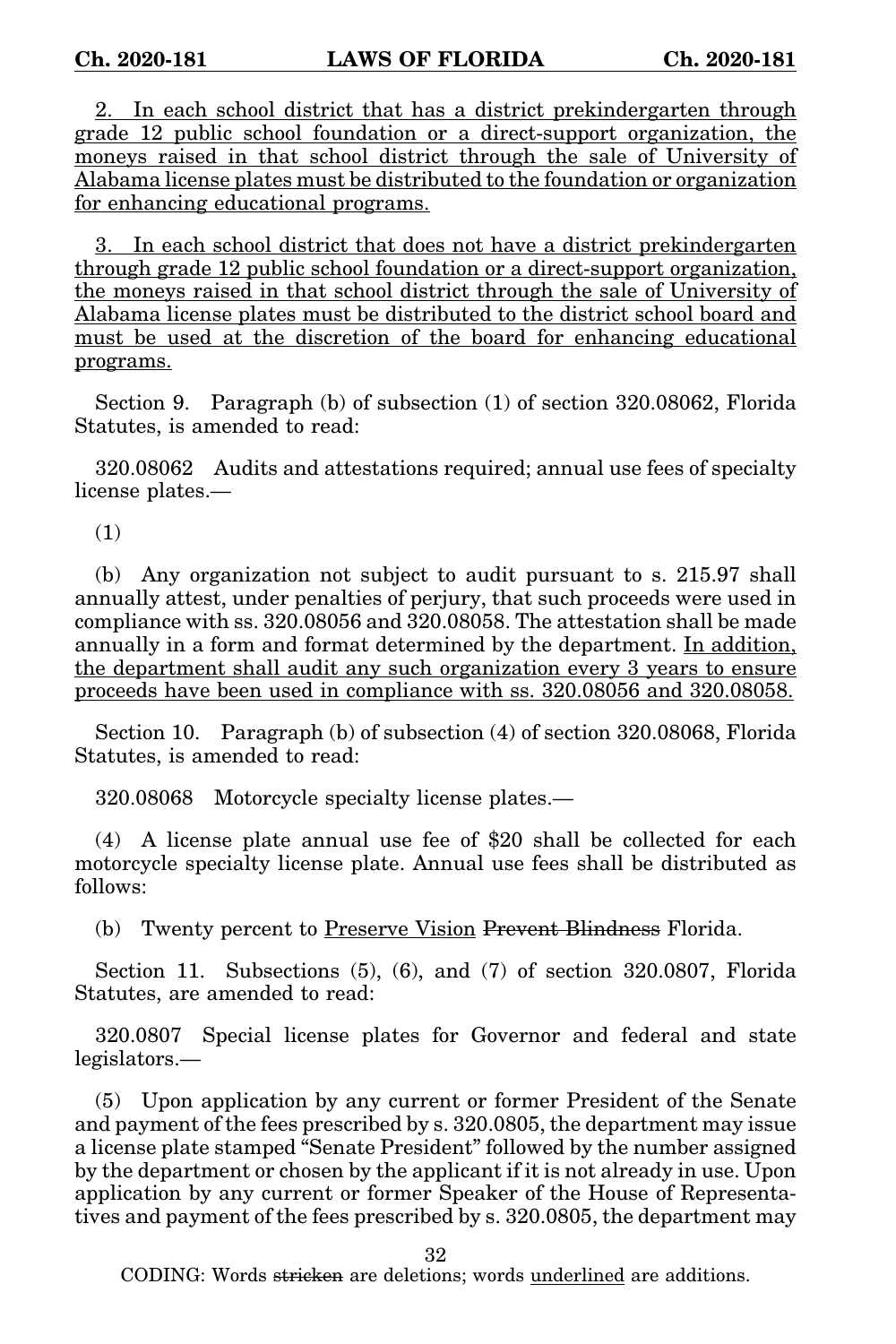issue a license plate stamped "House Speaker" followed by the number assigned by the department or chosen by the applicant if it is not already in use. The applicant must have served as President of the Senate or Speaker of the House of Representatives prior to January 1, 2021.

 $(6)(a)$  Upon application by any former member of Congress or former member of the state Legislature, payment of the fees prescribed by s. 320.0805, and payment of a one-time fee of \$500, the department may issue a former member of Congress, state senator, or state representative a license plate stamped "Retired Congress," "Retired Senate," or "Retired House," as appropriate, for a vehicle owned by the former member.

(b) To qualify for a Retired Congress, Retired Senate, or Retired House prestige license plate, a former member must have served at least 4 years as a member of Congress, state senator, or state representative, respectively, and must have served at least 2 years as a state senator or a state representative prior to January 1, 2021.

(c) Four hundred fifty dollars of the one-time fee collected under paragraph (a) shall be distributed to the account of the direct-support organization established pursuant to s. 272.136 and used for the benefit of the Florida Historic Capitol Museum, and the remaining \$50 shall be deposited into the Highway Safety Operating Trust Fund.

(7) The department may create a unique plate design for plates to be used by members or former members of the Legislature or Congress as provided in subsections (2), (5), and (6).

Section 12. Section 320.0875, Florida Statutes, is created to read:

320.0875 Purple Heart special motorcycle license plate.—

(1) Upon application to the department and payment of the license tax for the motorcycle as provided in s. 320.08, a resident of the state who owns or leases a motorcycle that is not used for hire or commercial use shall be issued a Purple Heart special motorcycle license plate if he or she provides documentation acceptable to the department that he or she is a recipient of the Purple Heart medal.

(2) The Purple Heart special motorcycle license plate shall be stamped with the term "Combat-wounded Veteran" followed by the serial number of the license plate. The Purple Heart special motorcycle license plate may have the term "Purple Heart" stamped on the plate and the likeness of the Purple Heart medal appearing on the plate.

Section 13. Paragraphs (b) and (c) of subsection (1) of section 320.089, Florida Statutes, are redesignated as paragraphs (c) and (d), respectively, paragraph (a) of that subsection is amended, and a new paragraph (b) is added to that subsection, to read:

33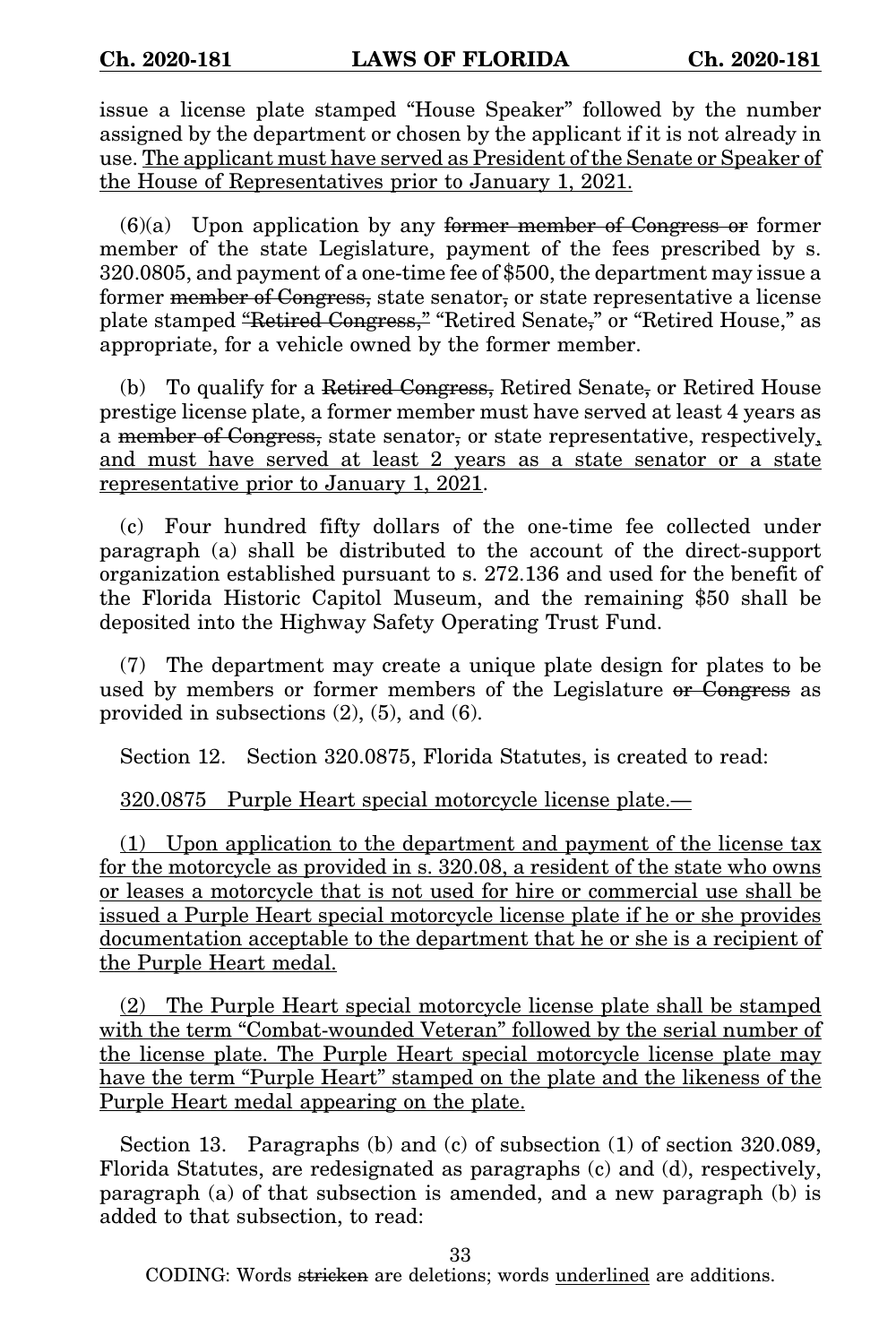320.089 Veterans of the United States Armed Forces; members of National Guard; survivors of Pearl Harbor; Purple Heart medal recipients; Bronze Star recipients; active or retired United States Armed Forces reservists; Combat Infantry Badge, Combat Medical Badge, or Combat Action Badge recipients; Combat Action Ribbon recipients; Air Force Combat Action Medal recipients; Distinguished Flying Cross recipients; former prisoners of war; Korean War Veterans; Vietnam War Veterans; Operation Desert Shield Veterans; Operation Desert Storm Veterans; Operation Enduring Freedom Veterans; Operation Iraqi Freedom Veterans; Women Veterans; World War II Veterans; and Navy Submariners; special license plates; fee.—

(1)(a) Each owner or lessee of an automobile or truck for private use or recreational vehicle as specified in s.  $320.08(9)(c)$  or (d), which is not used for hire or commercial use, who is a resident of the state and a veteran of the United States Armed Forces, a Woman Veteran, a World War II Veteran, a Navy Submariner, an active or retired member of the Florida National Guard, a survivor of the attack on Pearl Harbor, a recipient of the Purple Heart medal, a recipient of the Bronze Star, an active or retired member of any branch of the United States Armed Forces Reserve, or a recipient of the Combat Infantry Badge, Combat Medical Badge, Combat Action Badge, Combat Action Ribbon, Air Force Combat Action Medal, or Distinguished Flying Cross, upon application to the department, accompanied by proof of release or discharge from any branch of the United States Armed Forces, proof of active membership or retired status in the Florida National Guard, proof of membership in the Pearl Harbor Survivors Association or proof of active military duty in Pearl Harbor on December 7, 1941, proof of being a Purple Heart medal recipient, proof of being a Bronze Star recipient, proof of active or retired membership in any branch of the United States Armed Forces Reserve, or proof of membership in the Combat Infantrymen's Association, Inc., proof of being a recipient of the Combat Infantry Badge, Combat Medical Badge, Combat Action Badge, Combat Action Ribbon, Air Force Combat Action Medal, or Distinguished Flying Cross, and upon payment of the license tax for the vehicle as provided in s. 320.08, shall be issued a license plate as provided by s. 320.06 which, in lieu of the serial numbers prescribed by s. 320.06, is stamped with the words "Veteran," "Woman Veteran," "WWII Veteran," "Navy Submariner," "National Guard," "Pearl Harbor Survivor," "Combat-wounded veteran," "Bronze Star," "U.S. Reserve," "Combat Infantry Badge," "Combat Medical Badge," "Combat Action Badge," "Combat Action Ribbon," "Air Force Combat Action Medal," or "Distinguished Flying Cross," as appropriate, and a likeness of the related campaign medal or badge, followed by the serial number of the license plate. Additionally, the Purple Heart plate may have the words "Purple Heart" stamped on the plate and the likeness of the Purple Heart medal appearing on the plate.

(b) The military members listed in paragraph (a) are eligible to be issued special veteran's motorcycle license plates. The veteran's motorcycle license plate design shall be the same as the design for the motor vehicle "Veteran"

34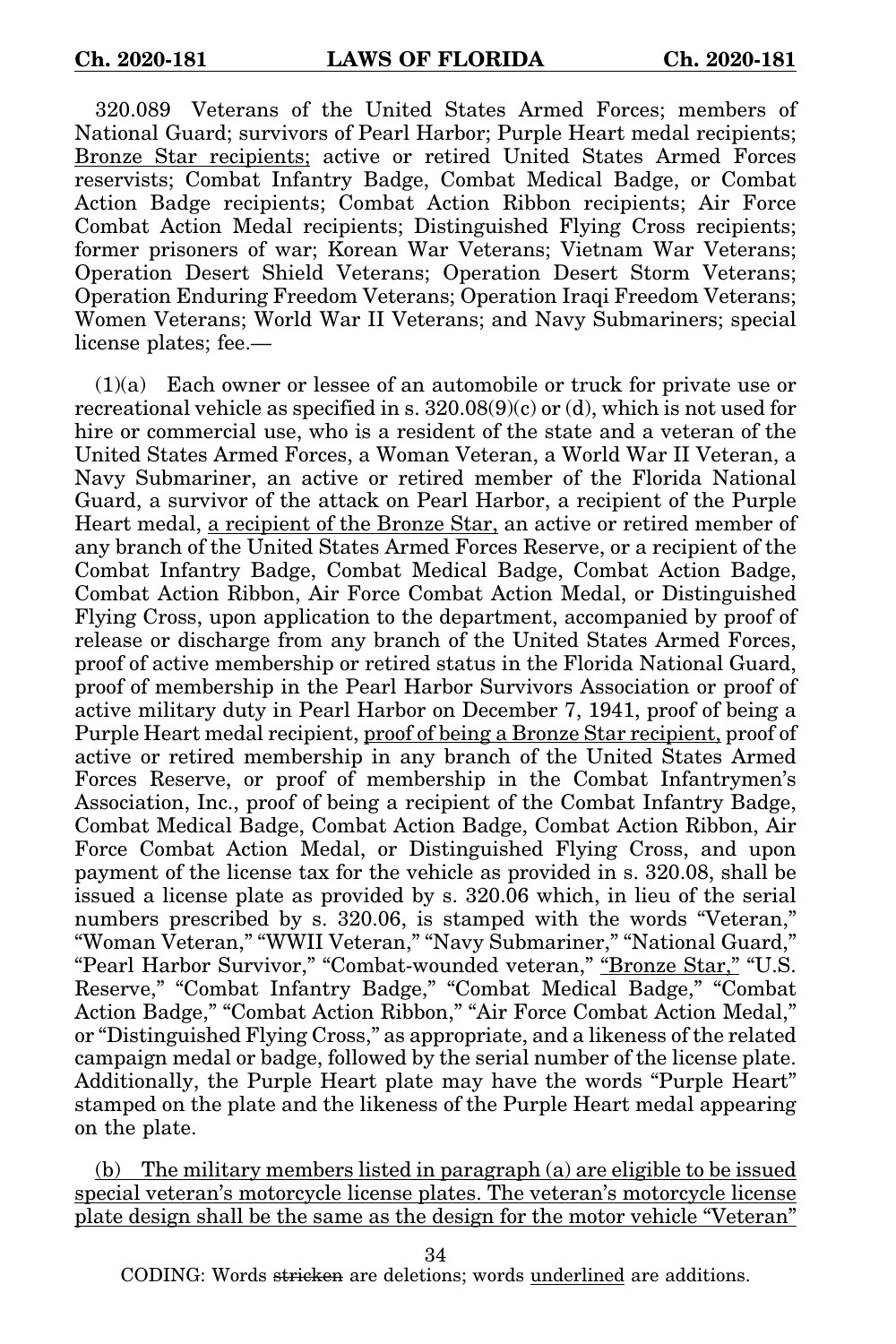and "Woman Veteran" special license plate. The word "Veteran" or "Woman Veteran" shall be displayed at the bottom of the motorcycle license plate.

Section 14. Subsection (3) of section 320.0891, Florida Statutes, is amended to read:

320.0891 U.S. Paratroopers license plate.—

(3) Each owner or lessee of an automobile or truck for private use, truck weighing not more than 7,999 pounds, or recreational vehicle as specified in s.  $320.08(9)(c)$  or (d), which is not used for hire or commercial use, who is a resident of this state and who meets the qualifications contained in subsection (2) shall, upon application therefor to the department, with the payment of the taxes and fees described in subsection (5), be issued a U.S. Paratroopers license plate. Each application must be accompanied by proof that the applicant has been decorated as a parachutist, or has completed the U.S. Army Jump School, or has completed U.S. Army Air Assault School.

Section 15. Paragraph (b) of subsection (3) and paragraph (a) of subsection (4) of section 320.0894, Florida Statutes, are amended to read:

320.0894 Motor vehicle license plates to Gold Star family members.— The department shall develop a special license plate honoring the family members of servicemembers who have been killed while serving in the Armed Forces of the United States. The license plate shall be officially designated as the Gold Star license plate and shall be developed and issued as provided in this section.

(3)

(b) The surviving spouse and a surviving parent meeting the requirements in subsection (4) shall each, upon application therefor, be issued the Gold Star license plate for up to three vehicles one vehicle per household free of charge. Renewal decals for the plate issued under this paragraph shall be issued at no cost.

(4)(a)1.a. The Gold Star license plate shall be issued only to family members of a servicemember killed while serving in the Armed Forces of the United States who resided in Florida at the time of the death of the servicemember.

b. Any family member, as defined in subparagraph 2., of a servicemember killed while serving may be issued a Gold Star license plate upon payment of the license tax and appropriate fees as provided in paragraph  $(3)(a)$  without regard to the state of residence of the servicemember.

2. To qualify for issuance of a Gold Star license plate, the applicant must be directly related to a fallen servicemember as spouse, legal mother or father, stepparent, parent through adoption, foster parent, grandparent, child, stepchild, adopted child, brother, sister, half brother, or half sister of the fallen servicemember.

35